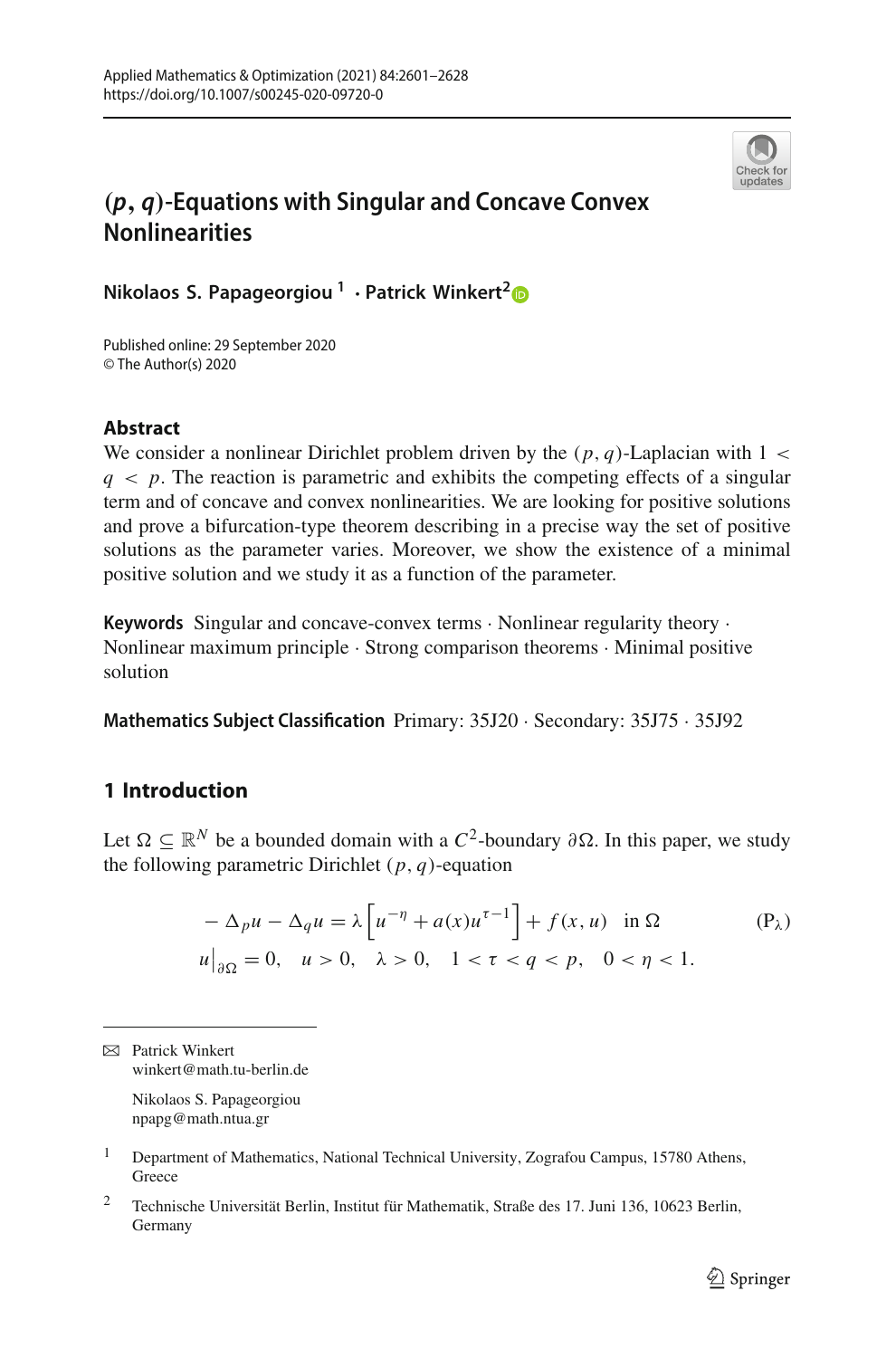For  $r \in (1, \infty)$  we denote by  $\Delta_r$  the *r*-Laplace differential operator defined by

$$
\Delta_r u = \text{div}\left(|\nabla u|^{r-2} \nabla u\right) \quad \text{for all } u \in W_0^{1,r}(\Omega).
$$

The perturbation in problem  $(P_\lambda)$ , namely  $f: \Omega \times \mathbb{R} \to \mathbb{R}$ , is a Carathéodory function, that is, *f* is measurable in the first argument and continuous in the second one. We suppose that  $f(x, \cdot)$  is  $(p - 1)$ -superlinear near  $+\infty$  but it does not satisfy the wellknown Ambrosetti-Rabinowitz condition which we will write AR-condition for short. Hence, we have in problem  $(P_{\lambda})$  the combined effects of singular terms (the function *s* →  $\lambda s^{-\eta}$ ), of sublinear (concave) terms (the function  $s \to \lambda s^{\tau-1}$  since  $1 < \tau <$  $q < p$ ) and of superlinear (convex) terms (the function  $s \rightarrow f(x, s)$ ). For the precise conditions on  $f$  we refer to hypotheses  $H(f)$  in Sect. [2.](#page-2-0) Consider the following two functions (for the sake of simplicity we drop the *x*-dependence)

$$
f_1(s) = (s^+)^{r-1}, \quad p < r < p^*, \qquad f_2(s) = \begin{cases} (s^+)^l & \text{if } s \le 1, \\ s^{p-1} \ln(s) + 1 & \text{if } 1 < s, \end{cases} \quad q < l.
$$

Both functions satisfy our hypotheses  $H(f)$  but only  $f_1$  satisfies the AR-condition.

We are looking for positive solutions and we establish the precise dependence of the set of positive solutions of  $(P_\lambda)$  on the parameter  $\lambda > 0$  as the latter varies. For the weight  $a(\cdot)$  we suppose the following assumptions

 $H(a): a \in L^{\infty}(\Omega), a(x) \ge a_0 > 0$  for a.a.  $x \in \Omega;$ 

The main result in this paper is the following one.

**Theorem 1.1** *If hypotheses H(a) and H(f) hold, then there exists*  $\lambda^* \in (0, +\infty)$  *such that*

(a) *for all*  $\lambda \in (0, \lambda^*)$ *, problem*  $(P_{\lambda})$  *has at least two positive solutions* 

$$
u_0, \hat{u} \in \text{int}\left(C_0^1(\overline{\Omega})_+\right) \text{ with } u_0 \leq \hat{u} \text{ and } u_0 \neq \hat{u};
$$

- (b) *for*  $\lambda = \lambda^*$ , *problem*  $(P_{\lambda})$  *has at least one positive solution*  $u^* \in \text{int}\left(C_0^1(\overline{\Omega})_+\right);$
- (c) *for*  $\lambda > \lambda^*$ *, problem*  $(P_\lambda)$  *has no positive solution;*
- (d) *for every*  $\lambda \in \mathcal{L} = (0, \lambda^*]$ , *problem*  $(P_{\lambda})$  *has a smallest positive solution*  $u_{\lambda}^* \in$  $\int_{0}^{1}$   $(C_0^1(\overline{\Omega})_+)$  and the map  $\lambda \to u_\lambda^*$  *from*  $\mathcal L$  *into*  $C_0^1(\overline{\Omega})$  *is strictly increasing, that is,*  $0 < \mu < \lambda \leq \lambda^*$  *implies*  $u^*_{\lambda} - u^*_{\mu} \in \text{int}\left(C_0^1(\overline{\Omega})_+\right)$  *and it is left continuous.*

The study of elliptic problems with combined nonlinearities was initiated with the seminal paper of Ambrosetti–Brezis–Cerami [\[1](#page-26-0)] who studied semilinear Dirichlet equations driven by the Laplacian without any singular term. Their work has been extended to nonlinear problems driven by the *p*-Laplacian by García Azorero–Peral Alonso–Manfredi [\[5\]](#page-26-1) and Guo–Zhang [\[11\]](#page-26-2). In both works there is no singular term and the reaction has the special form

$$
x \to \lambda s^{\tau - 1} + s^{r - 1} \quad \text{for all } s \ge 0 \text{ with } 1 < \tau < p < r < p^*,
$$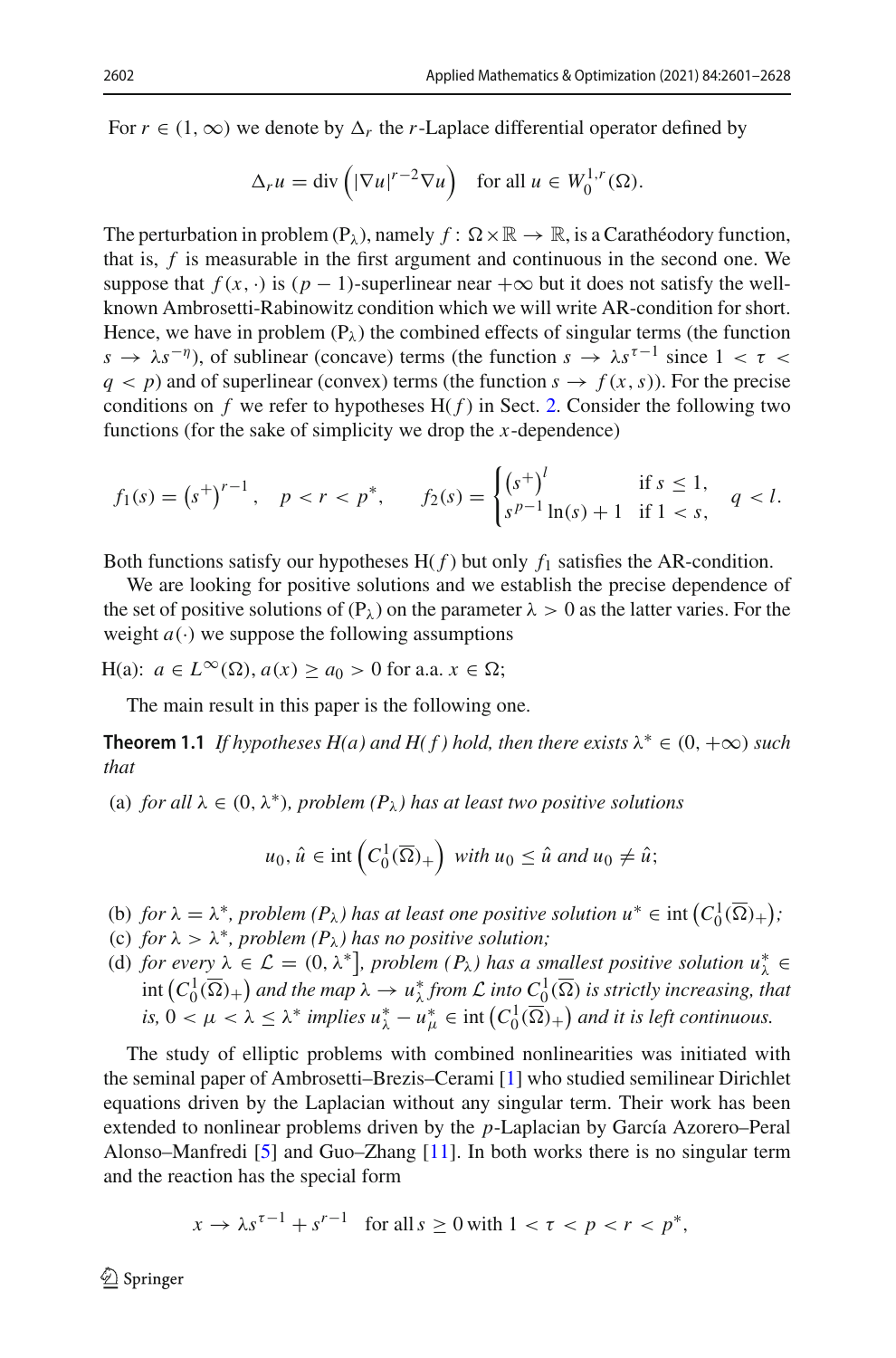where  $p^*$  is the critical Sobolev exponent to  $p$  given by

$$
p^* = \begin{cases} \frac{Np}{N-p} & \text{if } p < N, \\ +\infty & \text{if } N \le p. \end{cases}
$$

More recently there have been generalizations involving more general nonlinear differential operators, more general concave and convex nonlinearities and different boundary conditions. We refer to the works of Papageorgiou–Rădulescu–Repovš [\[23\]](#page-27-0) for Robin problems and Papageorgiou–Winkert [\[19](#page-27-1)], Leonardi–Papageorgiou [\[14\]](#page-26-3) and Marano–Marino–Papageorgiou [\[16\]](#page-27-2) for Dirichlet problems. None of these works involves a singular term. Singular equations driven by the *p*-Laplacian and with a superlinear perturbation were investigated by Papageorgiou–Winkert [\[21](#page-27-3)].

We mention that  $(p, q)$ -equations arise in many mathematical models of physical processes. We refer to Benci–D'Avenia–Fortunato–Pisani [\[2](#page-26-4)] for quantum physics and Cherfils-Il yasov [\[3](#page-26-5)] for reaction diffusion systems.

Finally, we mention recent papers which are very close to our topic dealing with certain types of nonhomogeneous and/or singular problems.We refer to Papageorgiou– Rădulescu–Repovš [\[26](#page-27-4)[,28](#page-27-5)], Papageorgiou–Zhang [\[22](#page-27-6)] and Ragusa–Tachikawa [\[30\]](#page-27-7).

#### <span id="page-2-0"></span>**2 Preliminaries and Hypotheses**

We denote by  $L^p(\Omega)$  (or  $L^p(\Omega; \mathbb{R}^N)$ ) and  $W_0^{1,p}(\Omega)$  the usual Lebesgue and Sobolev spaces with their norms  $\|\cdot\|_p$  and  $\|\cdot\|$ , respectively. By means of the Poincaré inequality we have

$$
||u|| = ||\nabla u||_p
$$
 for all  $u \in W_0^{1,p}(\Omega)$ .

For  $s \in \mathbb{R}$ , we set  $s^{\pm} = \max\{\pm s, 0\}$  and for  $u \in W_0^{1,p}(\Omega)$  we define  $u^{\pm}(\cdot) = u(\cdot)^{\pm}$ . It is known that

$$
u^{\pm} \in W_0^{1,p}(\Omega), \quad |u| = u^+ + u^-, \quad u = u^+ - u^-.
$$

Furthermore, we need the ordered Banach space

$$
C_0^1(\overline{\Omega}) = \left\{ u \in C^1(\overline{\Omega}) : u \big|_{\partial \Omega} = 0 \right\}
$$

and its positive cone

$$
C_0^1(\overline{\Omega})_+ = \left\{ u \in C_0^1(\overline{\Omega}) : u(x) \ge 0 \text{ for all } x \in \overline{\Omega} \right\}.
$$

This cone has a nonempty interior given by

$$
\operatorname{int}\left(C_0^1(\overline{\Omega})_+\right) = \left\{ u \in C_0^1(\overline{\Omega})_+ : u(x) > 0 \text{ for all } x \in \Omega, \frac{\partial u}{\partial n}(x) < 0 \text{ for all } x \in \partial \Omega \right\},\
$$

 $\mathcal{D}$  Springer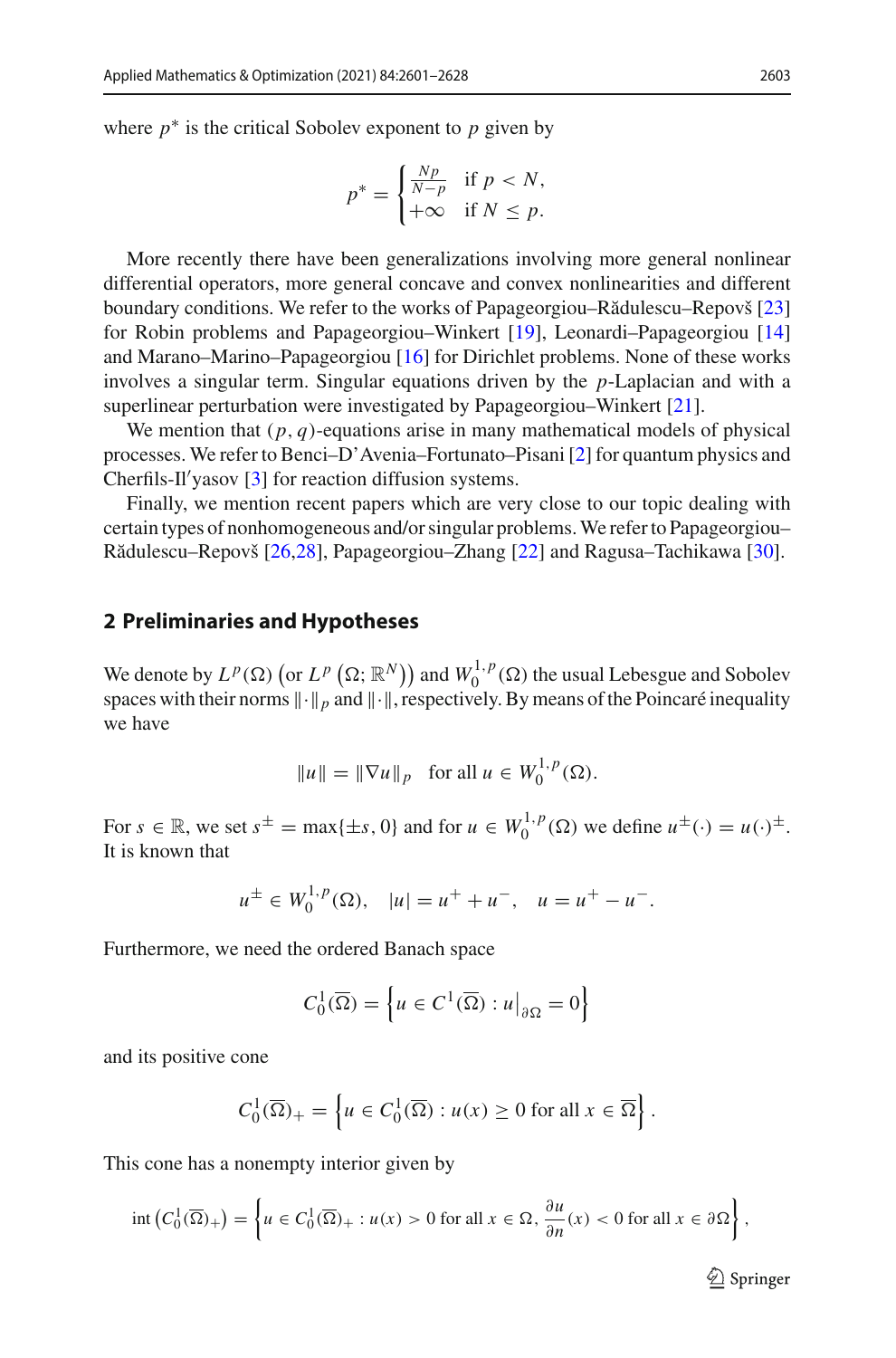where *n*(·) stands for the outward unit normal on ∂Ω. We will also use two more open cones. The first one is an open cone in the space  $C^1(\overline{\Omega})$  and is defined by

$$
D_{+} = \left\{ u \in C^{1}(\overline{\Omega})_{+} : u(x) > 0 \text{ for all } x \in \Omega, \left. \frac{\partial u}{\partial n} \right|_{\partial \Omega \cap u^{-1}(0)} < 0 \right\}.
$$

The second open cone is the interior of the order cone

$$
K_{+} = \left\{ u \in C_{0}(\overline{\Omega}) : u(x) \ge 0 \text{ for all } x \in \overline{\Omega} \right\}
$$

of the Banach space

$$
C_0(\overline{\Omega}) = \left\{ u \in C(\overline{\Omega}) : u \big|_{\partial \Omega} = 0 \right\}.
$$

We know that

$$
\text{int } K_+ = \left\{ u \in K_+ : c_u \hat{d} \le u \text{ for some } c_u > 0 \right\}
$$

with  $\hat{d}(\cdot) = d(\cdot, \partial \Omega)$ . Let  $\hat{u}_1$  denote the positive  $L^p$ -normalized, that is,  $\|\hat{u}_1\|_p =$ 1, eigenfunction of  $(-\Delta_p, W_0^{1,p}(\Omega))$ . We know that  $\hat{u}_1 \in \text{int}(C_0^1(\overline{\Omega})_+)$ . From Papageorgiou–Rădulescu–Repovš  $[25]$  $[25]$  we have

$$
c_u \hat{d} \le u \text{ for some } c_u > 0 \quad \text{if and only if} \quad \hat{c}_u \hat{u}_1 \le u \text{ for some } \hat{c}_u > 0.
$$

Given  $u, v \in W_0^{1,p}(\Omega)$  with  $u(x) \le v(x)$  for a.a. $x \in \Omega$  we define

$$
[u, v] = \left\{ y \in W_0^{1, p}(\Omega) : u(x) \le y(x) \le v(x) \text{ for a.a. } x \in \Omega \right\},
$$
  

$$
\text{int}_{C_0^1(\overline{\Omega})} [u, v] = \text{the interior in } C_0^1(\overline{\Omega}) \text{ of } [u, v] \cap C_0^1(\overline{\Omega}),
$$
  

$$
[u] = \left\{ y \in W_0^{1, p}(\Omega) : u(x) \le y(x) \text{ for a.a. } x \in \Omega \right\}.
$$

If *h*,  $g \in L^{\infty}(\Omega)$ , then we write  $h \prec g$  if and only if for every compact set  $K \subseteq \Omega$ , there exists  $c_K > 0$  such that  $c_K \leq g(x) - h(x)$  for a.a.  $x \in K$ . Note that if  $h, g \in C(\Omega)$ and  $h(x) < g(x)$  for all  $x \in \Omega$ , then  $h \prec g$ .

If *X* is a Banach space and  $\varphi \in C^1(X)$ , then we denote by  $K_{\varphi}$  the critical set of  $\varphi$ , that is,

$$
K_{\varphi} = \left\{ u \in X : \varphi'(u) = 0 \right\}.
$$

Moreover, we say that  $\varphi$  satisfies the "Cerami condition", C-condition for short, if every sequence  $\{u_n\}_{n\geq 1} \subseteq X$  such that  $\{\varphi(u_n)\}_{n\geq 1} \subseteq \mathbb{R}$  is bounded and

$$
(1 + \|u_n\|_X)\,\varphi'(u_n) \to 0 \quad \text{in } X^* \text{ as } n \to \infty,
$$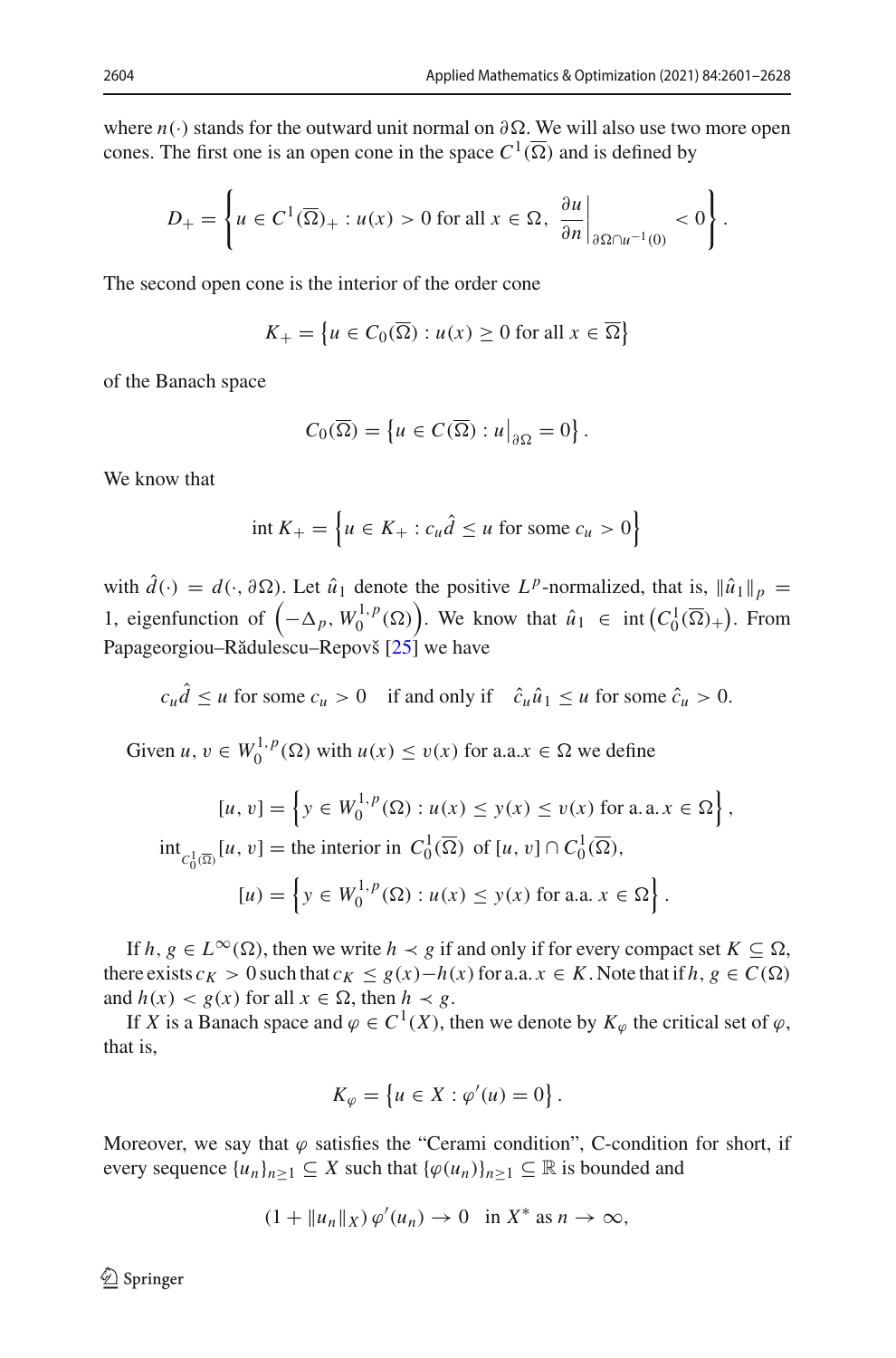admits a strongly convergent subsequence.

For every  $r \in (1, \infty)$ , let  $A_r : W_0^{1,r}(\Omega) \to W^{-1,r'}(\Omega) = W_0^{1,r}(\Omega)^*$  with  $\frac{1}{r} + \frac{1}{r'} = 1$ be defined by

$$
\langle A_r(u), h \rangle = \int_{\Omega} |\nabla u|^{r-2} \nabla u \cdot \nabla h \, dx \quad \text{for all } u, h \in W_0^{1,r}(\Omega).
$$

<span id="page-4-0"></span>This operator has the following properties, see Gasiński–Papageorgiou  $[8, p. 279]$  $[8, p. 279]$ .

**Proposition 2.1** *The map*  $A_r$ :  $W_0^{1,r}(\Omega) \to W^{-1,r'}(\Omega)$  *is bounded (that is, it maps bounded sets into bounded sets), continuous, strictly monotone (so maximal monotone) and of type (*S*)*+*, that is,*

$$
u_n \stackrel{w}{\to} u \text{ in } W_0^{1,r}(\Omega) \text{ and } \limsup_{n \to \infty} \langle A_r(u_n), u_n - u \rangle \le 0
$$

*imply*

$$
u_n \to u \quad \text{in } W_0^{1,r}(\Omega).
$$

The hypotheses on the function  $f(\cdot)$  are the following ones:  $H(f): f: \Omega \times \mathbb{R} \to \mathbb{R}$  is a Carathéodory function such that

(i)

$$
0 \le f(x, s) \le c_1 \left[ 1 + s^{r-1} \right]
$$

for a. a.  $x \in \Omega$ , for all  $s \ge 0$  with  $c_1 > 0$  and  $r \in (p, p^*)$ ; (ii) if  $F(x, s) = \int_0^s f(x, t) dt$ , then

$$
\lim_{s \to +\infty} \frac{F(x, s)}{s^p} = +\infty \text{ uniformly for a.a. } x \in \Omega;
$$

(iii) there exists  $\mu \in \left( (r - p) \max \left\{ 1, \frac{N}{p} \right\}, p^* \right)$  with  $\mu > \tau$  such that

$$
0 < c_2 \le \liminf_{s \to +\infty} \frac{f(x, s)s - pF(x, s)}{s^{\mu}} \quad \text{uniformly for a.a. } x \in \Omega;
$$

(iv)

$$
\lim_{s \to 0^+} \frac{f(x, s)}{s^{q-1}} = 0 \quad \text{uniformly for a.a. } x \in \Omega;
$$

(v) for every  $\rho > 0$  there exists  $\xi_{\rho} > 0$  such that the function

$$
s \mapsto f(x, s) + \hat{\xi}_{\rho} s^{p-1}
$$

is nondecreasing on [0,  $\rho$ ] for a.a.  $x \in \Omega$ .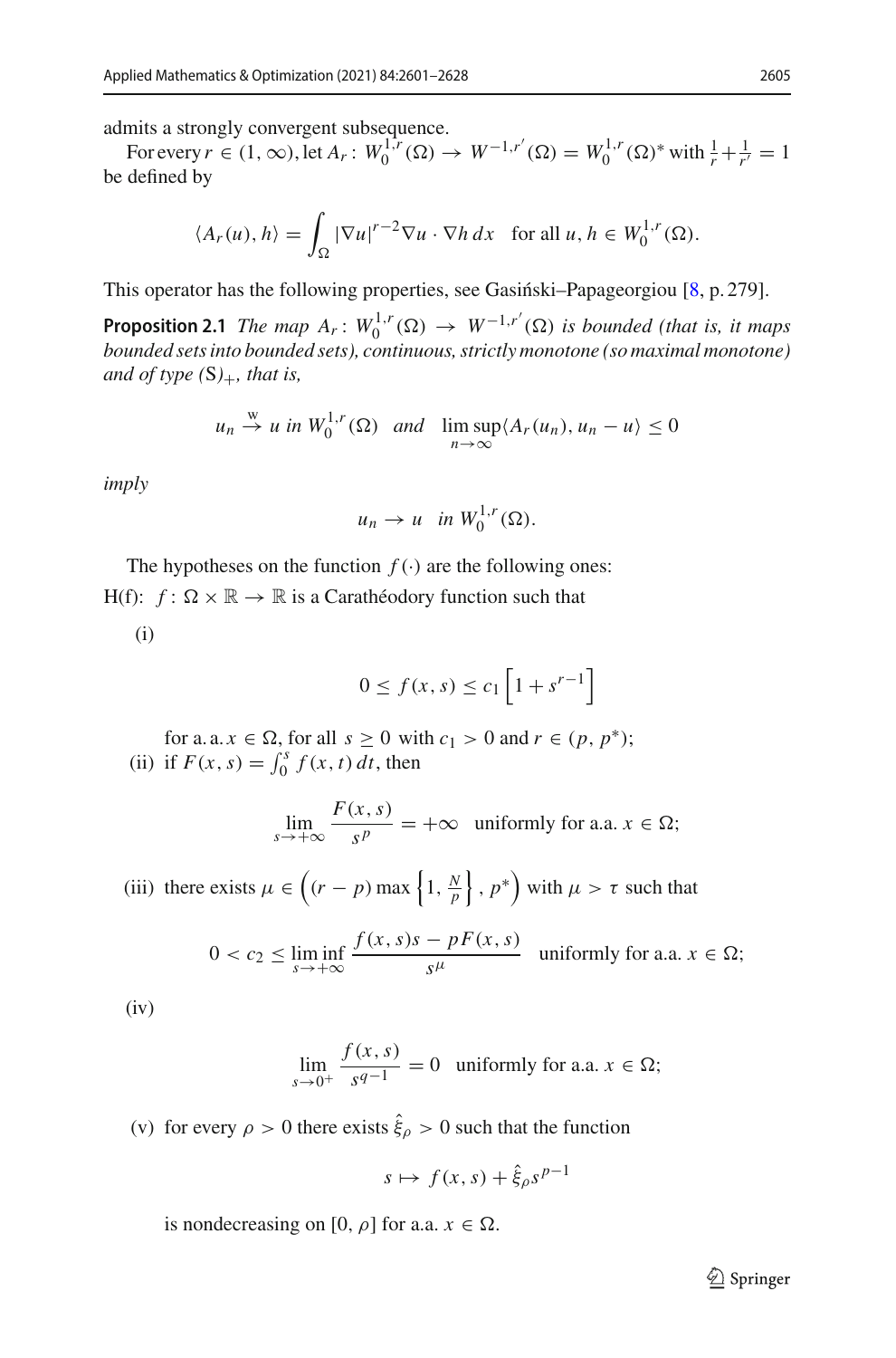*Remark 2.2* Since our aim is to produce positive solutions and all the hypotheses above concern the positive semiaxis  $\mathbb{R}_+ = [0, +\infty)$ , we may assume, without any loss of generality, that

<span id="page-5-0"></span>
$$
f(x, s) = 0 \quad \text{for a.a. } x \in \Omega \text{ and for all } s \le 0. \tag{2.1}
$$

Note that hypothesis H( $f$ )(iv) implies that  $f(x, 0) = 0$  for a.a.  $x \in \Omega$ . From hypotheses  $H(f)(ii)$ , (iii) we infer that

<span id="page-5-2"></span><span id="page-5-1"></span>
$$
\lim_{s \to +\infty} \frac{f(x, s)}{s^{p-1}} = +\infty \text{ uniformly for a.a. } x \in \Omega.
$$

Therefore, the perturbation  $f(x, \cdot)$  is  $(p-1)$ -superlinear for a.a.  $x \in \Omega$ . However, the superlinearity of  $f(x, \cdot)$  is not expressed using the AR-condition which is common in the literature for superlinear problems. We recall that the AR-condition says that there exist  $\beta > p$  and  $M > 0$  such that

$$
0 < \beta F(x, s) \le f(x, s)s \quad \text{for a.a. } x \in \Omega \text{ and for all } s \ge M,\tag{2.2}
$$

$$
0 < \text{ess inf}_{x \in \Omega} F(x, M). \tag{2.3}
$$

In fact this is a uniliteral version of the AR-condition due to  $(2.1)$ . Integrating  $(2.2)$ and using  $(2.3)$  gives the weaker condition

$$
c_3s^{\beta} \le F(x, s)
$$
 for a.a.  $x \in \Omega$ , for all  $x \ge M$  and for some  $c_3 > 0$ ,

which implies

$$
c_3s^{\beta-1} \le f(x, s)
$$
 for a.a.  $x \in \Omega$  and for all  $s \ge M$ .

Hence, the AR-condition dictates that  $f(x, \cdot)$  eventually has at least  $(\beta-1)$ -polynomial growth. In the present work we replace the AR-condition by hypothesis  $H(f)(iii)$ which includes in our framework also superlinear nonlinearities with slower growth near  $+\infty$ .

Hypothesis H( $f$ )(v) is a one-sided Hölder condition. If  $f(x, \cdot)$  is differentiable for a.a.  $x \in \Omega$  and if for every  $\rho > 0$  there exists  $c_{\rho} > 0$  such that

$$
f'_{s}(x, s)s \ge -c_{\rho}s^{p-1}
$$
 for a.a.  $x \in \Omega$  and for all  $0 \le s \le \rho$ ,

then hypothesis  $H(f)(v)$  is satisfied. We introduce the following sets

 $\mathcal{L} = {\lambda > 0 :$  problem (P<sub> $\lambda$ </sub>) admits a positive solution},  $S_{\lambda} = \{u : u \text{ is a positive solution of } (P_{\lambda})\}.$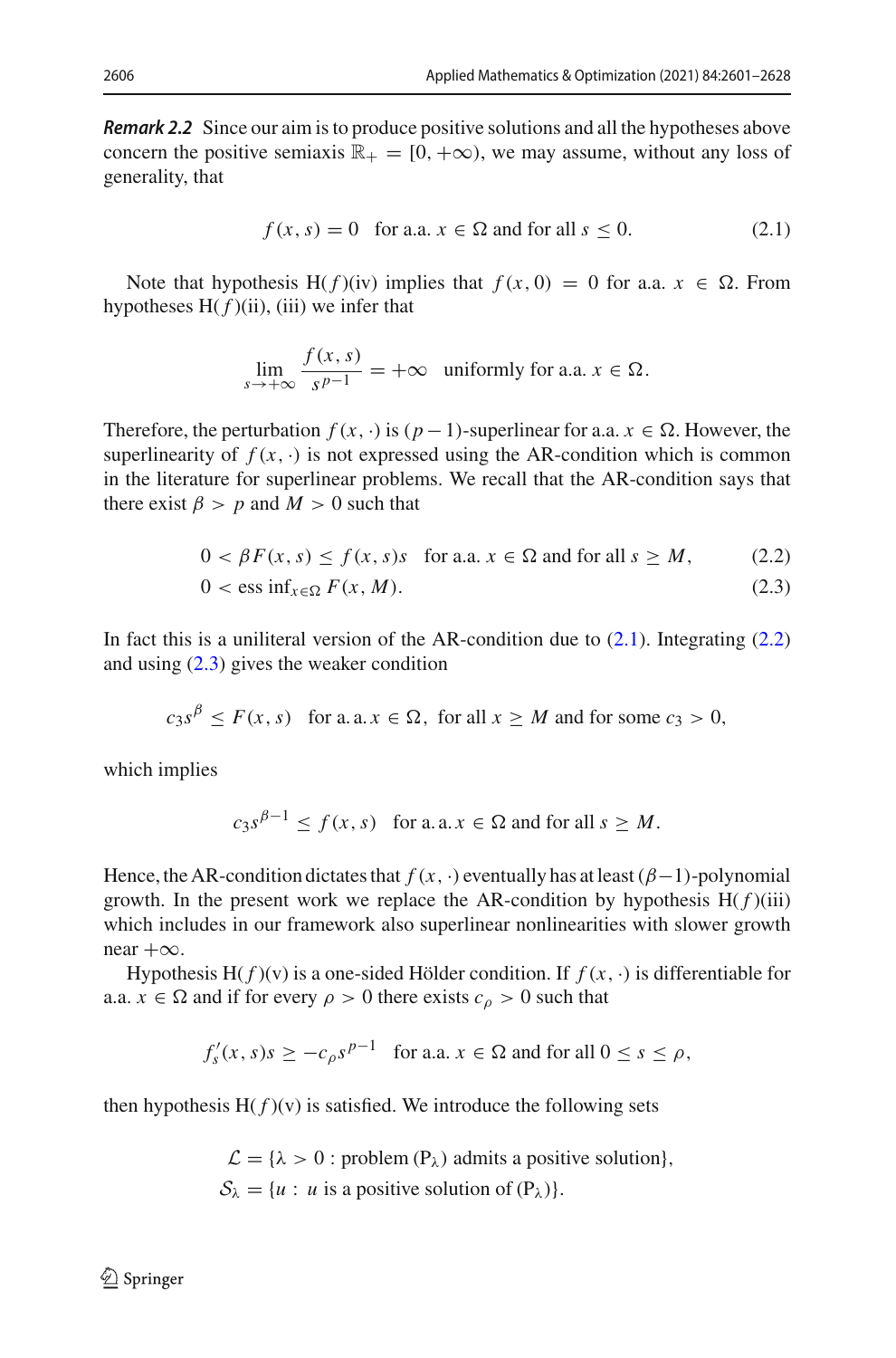Moreover, we consider the following auxiliary Dirichlet problem

$$
-\Delta_p u - \Delta_q u = \lambda a(x) u^{\tau - 1} \quad \text{in } \Omega
$$
  
 
$$
u\big|_{\partial\Omega} = 0, \quad u > 0, \quad \lambda > 0, \quad 1 < \tau < q < p.
$$
 (Q<sub>\lambda</sub>)

<span id="page-6-2"></span>**Proposition 2.3** *If hypothesis H(a) holds, then for every*  $\lambda > 0$  *problem*  $(O_{\lambda})$  *admits a* unique solution  $\tilde{u}_{\lambda} \in \text{int}\left(C_0^1(\overline{\Omega})_+\right)$ .

*Proof* We consider the *C*<sup>1</sup>-functional  $\gamma_{\lambda}$ :  $W_0^{1,p}(\Omega) \to \mathbb{R}$  defined by

$$
\gamma_{\lambda}(u) = \frac{1}{p} \|\nabla u\|_{p}^{p} + \frac{1}{q} \|\nabla u\|_{q}^{q} - \lambda \int_{\Omega} a(x) \left(u^{+}\right)^{\tau} dx \quad \text{for all } u \in W_{0}^{1, p}(\Omega).
$$

Since  $\tau < q < p$  it is clear that  $\gamma_{\lambda}: W_0^{1,p}(\Omega) \to \mathbb{R}$  is coercive and by the Sobolev embedding theorem, we see that  $\gamma_{\lambda} : W_0^{1,p}(\Omega) \to \mathbb{R}$  is sequentially weakly lower semicontinuous. Hence, there exists  $\tilde{u}_{\lambda} \in W_0^{1,p}(\Omega)$  such that

<span id="page-6-0"></span>
$$
\gamma_{\lambda}(\tilde{u}_{\lambda}) = \min \left[ \gamma_{\lambda}(u) : u \in W_0^{1,p}(\Omega) \right]. \tag{2.4}
$$

If  $u \in \text{int}\left(C_0^1(\overline{\Omega})_+\right)$  and  $t > 0$  then

$$
\gamma_{\lambda}(tu) = \frac{t^p}{p} \|\nabla u\|_p^p + \frac{t^q}{q} \|\nabla u\|_q^q - \frac{\lambda t^{\tau}}{\tau} \int_{\Omega} a(x) u^2 dx.
$$

Since  $\tau < q < p$ , choosing  $t \in (0, 1)$  small enough, we have  $\gamma_{\lambda}(tu) < 0$  and so,

<span id="page-6-1"></span>
$$
\gamma_{\lambda}(\tilde{u}_{\lambda})<0=\gamma_{\lambda}(0),
$$

see [\(2.4\)](#page-6-0), which shows that  $\tilde{u}_{\lambda} \neq 0$ . From (2.4) we know that  $\gamma'_{\lambda}(\tilde{u}_{\lambda}) = 0$ , that is,

$$
\langle A_p(\tilde{u}_\lambda), h \rangle + \langle A_q(\tilde{u}_\lambda), h \rangle = \lambda \int_{\Omega} a(x) \left(\tilde{u}_\lambda^+\right)^{\tau-1} h \, dx \text{ for all } h \in W_0^{1, p}(\Omega). \tag{2.5}
$$

Choosing  $h = -\tilde{u}_\lambda^- \in W_0^{1,p}(\Omega)$  in [\(2.5\)](#page-6-1) gives

$$
\|\nabla \tilde{u}_{\lambda}^{-}\|_{p}^{p} + \|\nabla \tilde{u}_{\lambda}^{-}\|_{q}^{q} = 0,
$$

which shows that  $\tilde{u}_{\lambda} \ge 0$  with  $\tilde{u}_{\lambda} \ne 0$ . Therefore, [\(2.5\)](#page-6-1) becomes

$$
-\Delta_p \tilde{u}_{\lambda} - \Delta_q \tilde{u}_{\lambda} = \lambda a(x) \tilde{u}_{\lambda}^{\tau-1} \quad \text{in } \Omega, \qquad \tilde{u}_{\lambda}\big|_{\partial\Omega} = 0.
$$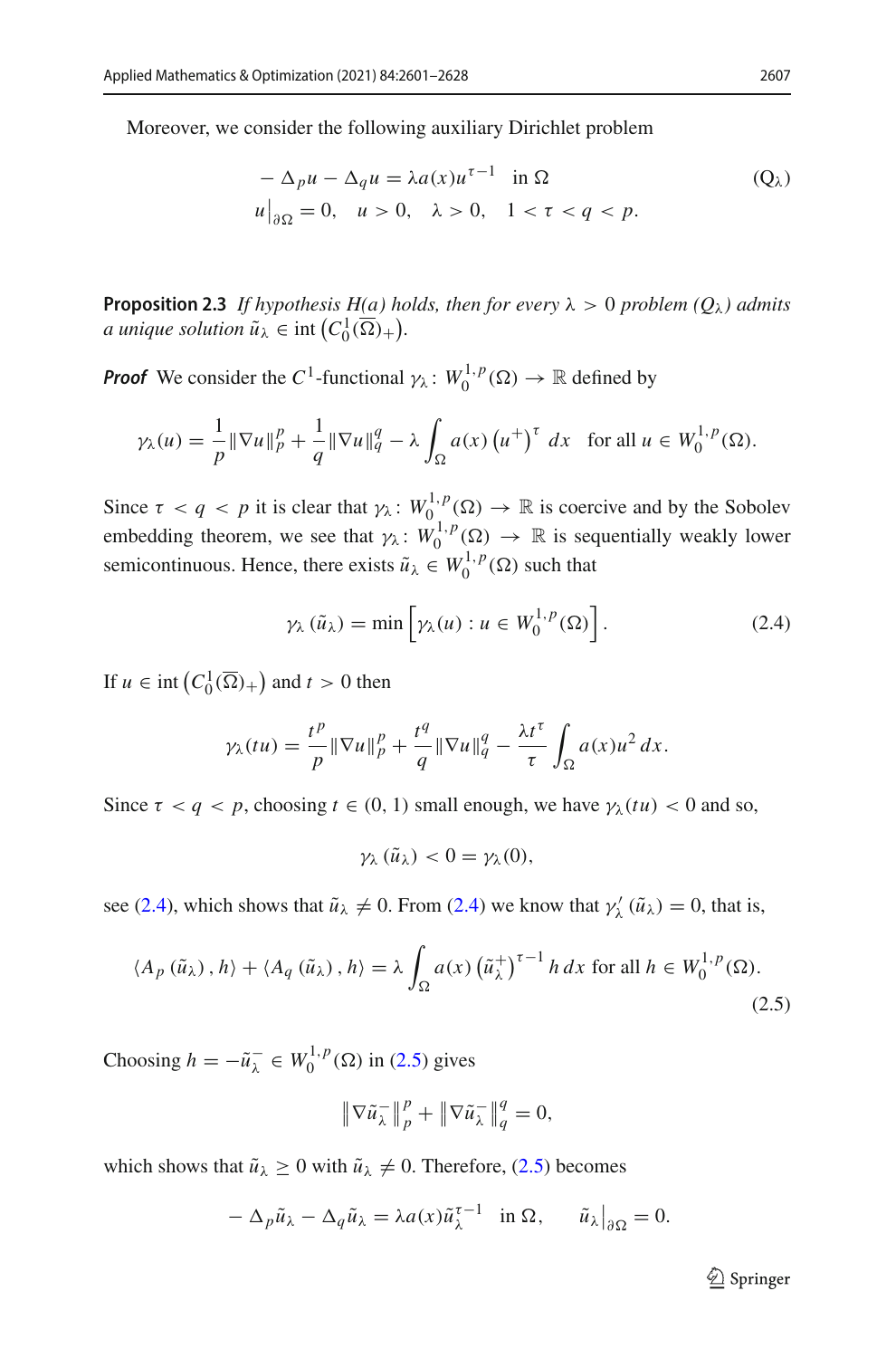We know that  $\tilde{u}_{\lambda} \in L^{\infty}(\Omega)$ , see, for example Marino–Winkert [\[17](#page-27-9)]. Then, from the nonlinear regularity theory of Lieberman [\[15\]](#page-27-10) we have that  $\tilde{u}_{\lambda} \in C_0^1(\overline{\Omega})_+ \setminus \{0\}$ . Moreover, the nonlinear maximum principle of Pucci-Serrin [\[29](#page-27-11), pp. 111, 120] implies that  $\tilde{u}_{\lambda} \in \text{int} (C_0^1(\overline{\Omega})_+).$ 

We still have to show that this positive solution is unique. Suppose that  $\tilde{v}_{\lambda} \in$  $W_0^{1,p}(\Omega)$  is another solution of  $(Q_\lambda)$ . As before we can show that  $\tilde{v}_\lambda \in \text{int} (C_0^1(\overline{\Omega})_+)$ . We consider the integral functional *j* :  $L^1(\Omega) \to \overline{\mathbb{R}} = \mathbb{R} \cup \{+\infty\}$  defined by

$$
j(u) = \begin{cases} \frac{1}{p} \left\| \nabla u^{\frac{1}{q}} \right\|_p^p + \frac{1}{q} \left\| \nabla u^{\frac{1}{q}} \right\|_q^q & \text{if } u \ge 0, u^{\frac{1}{q}} \in W_0^{1,p}(\Omega), \\ +\infty & \text{otherwise.} \end{cases}
$$

From Díaz–Saá [\[4,](#page-26-7) Lemma 1] we see that *j* is convex. Furthermore, applying Propo-sition 4.1.22 of Papageorgiou–Rădulescu–Repovš [\[24,](#page-27-12) p. 274], we obtain that

$$
\frac{\tilde{u}_{\lambda}}{\tilde{v}_{\lambda}}, \frac{\tilde{v}_{\lambda}}{\tilde{u}_{\lambda}} \in L^{\infty}(\Omega).
$$

We denote by

$$
\text{dom } j = \left\{ u \in L^1(\Omega) : j(u) < +\infty \right\}
$$

the effective domain of *j* and set  $h = \tilde{u}^q_\lambda - \tilde{v}^q_\lambda$ . One gets

$$
\tilde{u}^q_\lambda - th \in \text{dom } j \quad \text{and} \quad \tilde{v}^q_\lambda + th \in \text{dom } j \quad \text{for all } t \in [0, 1].
$$

Note that the functional  $j: L^1(\Omega) \to \overline{\mathbb{R}}$  is Gateaux differentiable at  $\tilde{u}^q_\lambda$  and at  $\tilde{v}^q_\lambda$  in the direction *h*. Using the nonlinear Green's identity, see Papageorgiou–Rădulescu– Repovš [\[24](#page-27-12), Corollary 1.5.16, p. 34], we obtain

$$
j'\left(\tilde{u}_{\lambda}^{q}\right)(h) = \frac{1}{q} \int_{\Omega} \frac{-\Delta_{p}\tilde{u}_{\lambda} - \Delta_{q}\tilde{u}_{\lambda}}{\tilde{u}_{\lambda}^{q-1}} h \, dx = \frac{\lambda}{q} \int_{\Omega} \frac{a(x)}{\tilde{u}_{\lambda}^{q-1}} h \, dx,
$$

$$
j'\left(\tilde{v}_{\lambda}^{q}\right)(h) = \frac{1}{q} \int_{\Omega} \frac{-\Delta_{p}\tilde{v}_{\lambda} - \Delta_{q}\tilde{v}_{\lambda}}{\tilde{v}_{\lambda}^{q-1}} h \, dx = \frac{\lambda}{q} \int_{\Omega} \frac{a(x)}{\tilde{v}_{\lambda}^{q-1}} h \, dx.
$$

The convexity of  $j: L^1(\Omega) \to \overline{\mathbb{R}}$  implies the monotonicity of *j'*. Hence

$$
0 \leq \frac{\lambda}{q} \int_{\Omega} a(x) \left[ \frac{1}{\tilde{u}_{\lambda}^{q-\tau}} - \frac{1}{\tilde{v}_{\lambda}^{q-\tau}} \right] \left[ \tilde{u}_{\lambda}^{q} - \tilde{v}_{\lambda}^{q} \right] dx \leq 0,
$$

which implies  $\tilde{u}_{\lambda} = \tilde{v}_{\lambda}$ . Therefore,  $\tilde{u}_{\lambda} \in \text{int}\left(C_0^1(\overline{\Omega})_+\right)$  is the unique positive solution of the auxiliary problem  $(Q_\lambda)$ .

This solution will provide a useful lower bound for the elements of the set of positive solutions  $S_\lambda$ .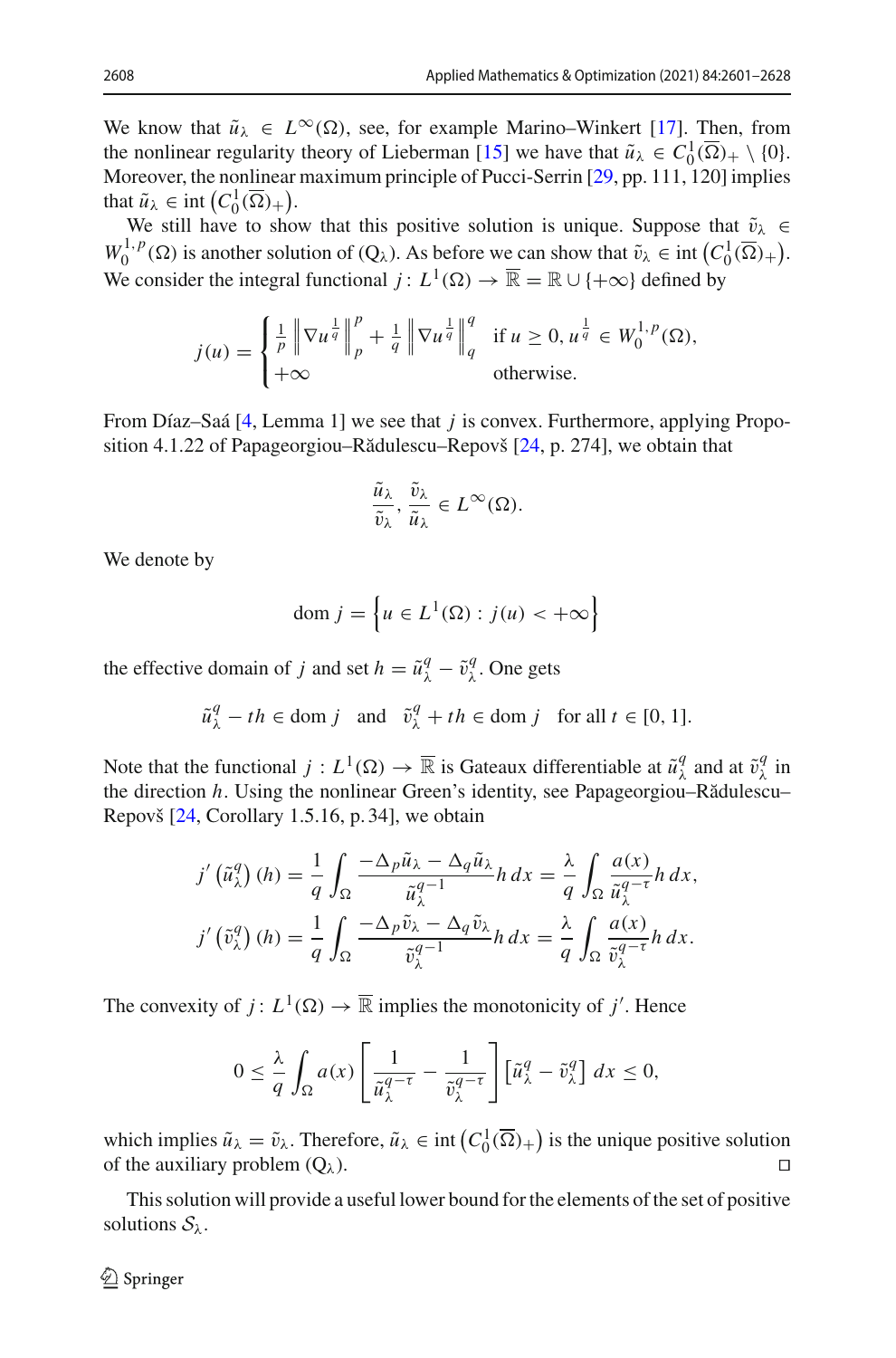### **3 Positive Solutions**

Let  $\tilde{u}_{\lambda} \in \text{int}\left(C_0^1(\overline{\Omega})_+\right)$  be the unique positive solution of  $(Q_{\lambda})$ , see Proposition [2.3.](#page-6-2) Let  $s > N$ . Then  $\tilde{u}_{\lambda}^s \in \text{int } K_+$  and so there exists  $c_4 > 0$  such that

$$
\hat{u}_1 \leq c_4 \tilde{u}^s_\lambda,
$$

see Sect. [2.](#page-2-0) Hence

$$
\tilde{u}_{\lambda}^{-\eta} \le c_5 \hat{u}_1^{-\frac{\eta}{s}} \quad \text{for some } c_5 > 0.
$$

Applying the Lemma of Lazer–McKenna [\[13\]](#page-26-8) we have

$$
\hat{u}_1^{-\frac{\eta}{s}}\in L^s(\Omega)
$$

and thus

<span id="page-8-0"></span>
$$
\tilde{u}_{\lambda}^{-\eta} \in L^{s}(\Omega). \tag{3.1}
$$

We introduce the following modification of problem  $(P_{\lambda})$  in which we have neutralized the singular term

$$
-\Delta_p u - \Delta_q u = \lambda \tilde{u}_{\lambda}^{-\eta} + \lambda a(x) u^{\tau - 1} + f(x, u) \quad \text{in } \Omega
$$
  
\n
$$
u\big|_{\partial\Omega} = 0, \quad u > 0, \quad \lambda > 0, \quad 1 < \tau < q < p, \quad 0 < \eta < 1.
$$
 (P<sub>\lambda</sub>)

Let  $\psi_{\lambda}$ :  $W_0^{1,p}(\Omega) \to \mathbb{R}$  be the Euler energy functional of problem  $(P_{\lambda})$  defined by

$$
\psi_{\lambda}(u) = \frac{1}{p} \|\nabla u\|_{p}^{p} + \frac{1}{q} \|\nabla u\|_{q}^{q} - \lambda \int_{\Omega} \tilde{u}_{\lambda}^{-\eta} u \, dx
$$

$$
- \frac{\lambda}{\tau} \int_{\Omega} a(x) \left(u^{+}\right)^{\tau} dx - \int_{\Omega} F(x, u^{+}) dx
$$

<span id="page-8-3"></span>for all  $u \in W_0^{1,p}(\Omega)$ , see [\(3.1\)](#page-8-0). It is clear that  $\psi_{\lambda} \in C^1(W_0^{1,p}(\Omega))$ .

**Proposition 3.1** *If hypotheses H(a) and H(f) hold and if*  $\lambda > 0$ *, then*  $\psi_{\lambda}$  *satisfies the C-condition.*

*Proof* Let  $\{u_n\}_{n\geq 1} \subseteq W_0^{1,p}(\Omega)$  be a sequence such that

$$
|\psi_{\lambda}(u_n)| \le c_6 \quad \text{for all } n \in \mathbb{N} \text{ and for some } c_6 > 0,
$$
 (3.2)

$$
(1 + \|u_n\|)\psi'_{\lambda}(u_n) \to 0 \quad \text{in } W_0^{1,p}(\Omega)^* = W^{-1,p'}(\Omega) \text{ with } \frac{1}{p} + \frac{1}{p'} = 1. \tag{3.3}
$$

<span id="page-8-2"></span><span id="page-8-1"></span><sup>2</sup> Springer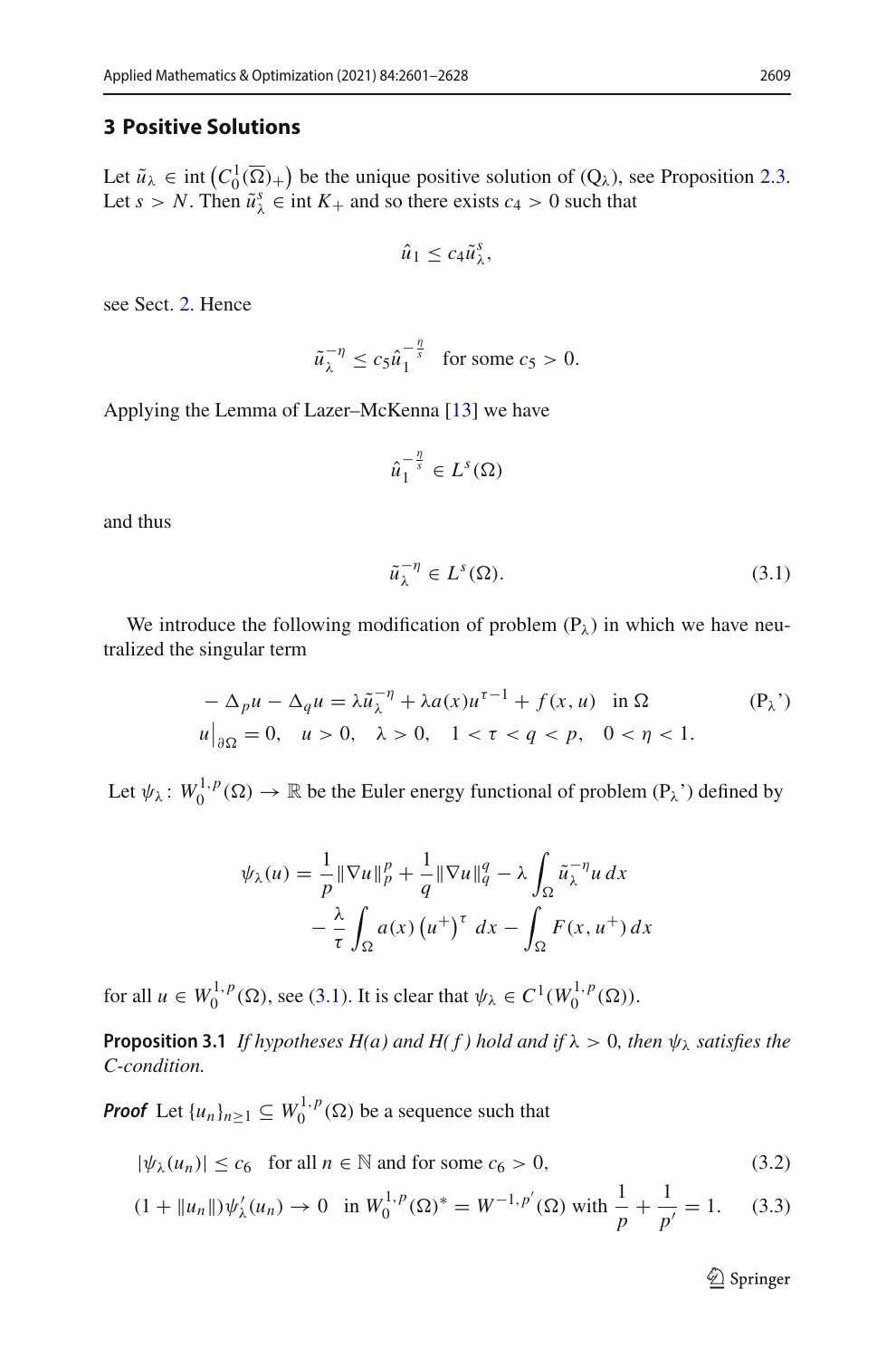From  $(3.3)$  we have

$$
\left| \langle A_p(u_n), h \rangle + \langle A_q(u_n), h \rangle - \lambda \int_{\Omega} \tilde{u}_{\lambda}^{-\eta} h \, dx - \lambda \int_{\Omega} a(x) \left( u_n^+ \right)^{\tau - 1} h \, dx \right|
$$
  
- 
$$
\int_{\Omega} f(x, u_n^+) h \, dx \Big| \le \frac{\varepsilon_n \|h\|}{1 + \|u_n\|} \quad \text{for all } h \in W_0^{1, p}(\Omega) \text{ with } \varepsilon_n \to 0^+.
$$
 (3.4)

Choosing *h* = −*u*<sub>*n*</sub><sup>*n*</sup> ∈ *W*<sub>0</sub><sup>1, *p*</sup>(Ω) in [\(3.4\)](#page-9-0) leads to

<span id="page-9-1"></span><span id="page-9-0"></span>
$$
\|\nabla u_n^-\|_p^p \le \varepsilon_n \quad \text{for all } n \in \mathbb{N},
$$

which implies

<span id="page-9-3"></span><span id="page-9-2"></span>
$$
u_n^- \to 0 \quad \text{in } W_0^{1,p}(\Omega) \text{ as } n \to \infty. \tag{3.5}
$$

Combining  $(3.2)$  and  $(3.5)$  gives

$$
\|\nabla u_n^+\|_p^p + \frac{p}{q} \|\nabla u_n^+\|_q^q - \lambda p \int_{\Omega} \tilde{u}_{\lambda}^{-\eta} u_n^+ dx - \frac{\lambda p}{\tau} \int_{\Omega} a(x) (u_n^+)^{\tau} dx
$$
  

$$
- \int_{\Omega} p F(x, u_n^+) dx \le c_7 \text{ for all } n \in \mathbb{N} \text{ and for some } c_7 > 0. \tag{3.6}
$$

On the other hand, if we choose  $h = u_n^+ \in W_0^{1,p}(\Omega)$  in [\(3.4\)](#page-9-0), we obtain

$$
-\|\nabla u_n^+\|_p^p - \|\nabla u_n^+\|_q^q + \lambda \int_{\Omega} \tilde{u}_\lambda^{-n} u_n^+ dx + \lambda \int_{\Omega} a(x) (u_n^+)^{\tau} dx
$$
  
+ 
$$
\int_{\Omega} f(x, u_n^+) u_n^+ dx \leq \varepsilon_n \quad \text{for all } n \in \mathbb{N}.
$$
 (3.7)

Adding  $(3.6)$  and  $(3.7)$  yields

<span id="page-9-4"></span>
$$
\int_{\Omega} \left[ f \left( x, u_n^+ \right) u_n^+ - p F \left( x, u_n^+ \right) \right] dx
$$
\n
$$
\leq \lambda (p-1) \int_{\Omega} \tilde{u}_{\lambda}^{-\eta} u_n^+ dx + \lambda \left[ \frac{p}{\tau} - 1 \right] \int_{\Omega} a(x) \left( u_n^+ \right)^{\tau} dx. \tag{3.8}
$$

By hypotheses  $H(f)(i)$ , (iii) we can find  $c_8 > 0$  such that

$$
\frac{c_2}{2}s^{\mu} - c_8 \le f(x, s)s - pF(x, s) \quad \text{for a.a. } x \in \Omega \text{ and for all } s \ge 0.
$$

This implies

<span id="page-9-5"></span>
$$
\frac{c_2}{2}s^{\mu}\left\|u_n^{+}\right\|_{\mu}^{\mu}-c_9 \le \int_{\Omega}\left[f\left(x, u_n^{+}\right)u_n^{+}-pF\left(x, u_n^{+}\right)\right]dx\tag{3.9}
$$

 $\hat{2}$  Springer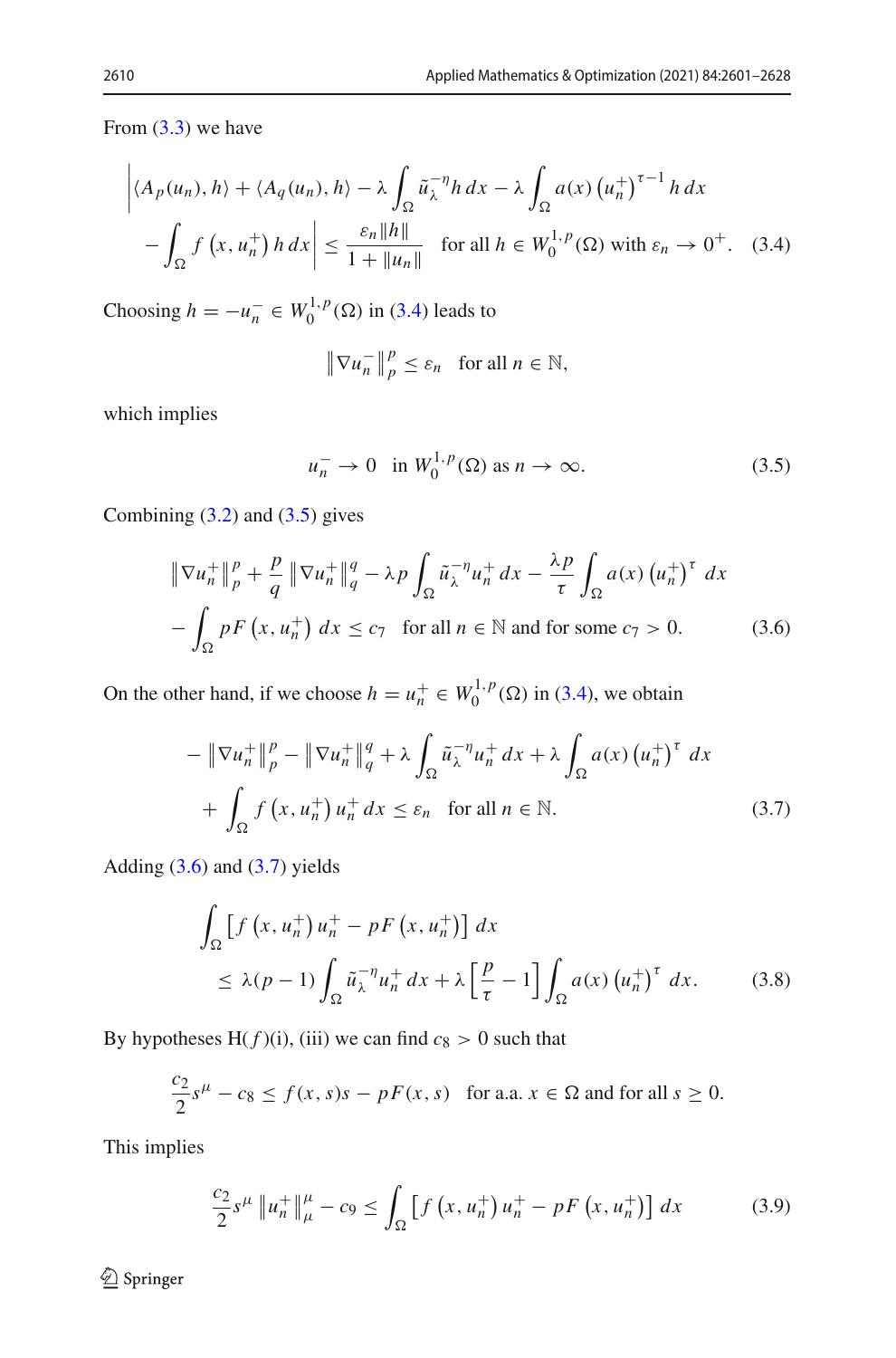for some  $c_9 > 0$  and for all  $n \in \mathbb{N}$ .

Since  $s > N$  we have  $s' < N' \le p^*$ . Hence,  $u_n^+ \in L^{s'}(\Omega)$ . Then, taking [\(3.1\)](#page-8-0) along with Hölder's inequality into account, we get

<span id="page-10-0"></span>
$$
\lambda[p-1] \int_{\Omega} \tilde{u}_{\lambda}^{-\eta} u_n^+ dx \le c_{10} \left\| \tilde{u}_{\lambda}^{-\eta} \right\|_s \| u_n^+ \|_{s'} \tag{3.10}
$$

for some  $c_{10} = c_{10}(\lambda) > 0$  and for all  $n \in \mathbb{N}$ . Moreover, by hypothesis H(*a*), we have

<span id="page-10-1"></span>
$$
\lambda \left[ \frac{p}{\tau} - 1 \right] \int_{\Omega} a(x) \left( u_n^+ \right)^{\tau} dx \le c_{11} \| u_n^+ \|_{\tau}^{\tau}
$$
 (3.11)

for some  $c_{11} = c_{11}(\lambda) > 0$  and for all  $n \in \mathbb{N}$ .

Now we choose  $s > N$  large enough such that  $s' < \mu$ . Returning to [\(3.8\)](#page-9-4), using [\(3.9\)](#page-9-5), [\(3.10\)](#page-10-0) as well as [\(3.11\)](#page-10-1) and using the fact that  $s'$ ,  $\tau < \mu$  by hypothesis H( $f$ )(iii) leads to

$$
||u_n^+||_\mu^{\mu} \leq c_{12} \left[ ||u_n^+||_\mu^+ + ||u_n^+||_\mu^{\tau} + 1 \right]
$$

for some  $c_{12} > 0$  and for all  $n \in \mathbb{N}$ . Since  $\tau < \mu$  we obtain

$$
\left\{ u_n^+ \right\}_{n \ge 1} \subseteq L^{\mu}(\Omega) \text{ is bounded.}
$$
 (3.12)

Assume that  $N \neq p$ . From hypothesis H( $f$ )(iii) it is clear that we may assume  $\mu < r < p^*$ . Then there exists  $t \in (0, 1)$  such that

<span id="page-10-2"></span>
$$
\frac{1}{r} = \frac{1-t}{\mu} + \frac{t}{p^*}.
$$

Taking the interpolation inequality into account, see Papageorgiou–Winkert [\[20,](#page-27-13) Proposition2.3.17, p. 116], we have

$$
||u_n^+||_r \leq ||u_n^+||^{1-t}_\mu ||u_n^+||^t_{p^*},
$$

which by  $(3.12)$  implies that

$$
\|u_n^+\|_r^r \le c_{13} \|u_n^+\|^{tr} \tag{3.13}
$$

for some  $c_{13} > 0$  and for all  $n \in \mathbb{N}$ .

From hypothesis  $H(f)(i)$  we know that

$$
f(x, s)s \le c_{14} [1 + s^r]
$$
 (3.14)

<span id="page-10-4"></span><span id="page-10-3"></span> $\mathcal{D}$  Springer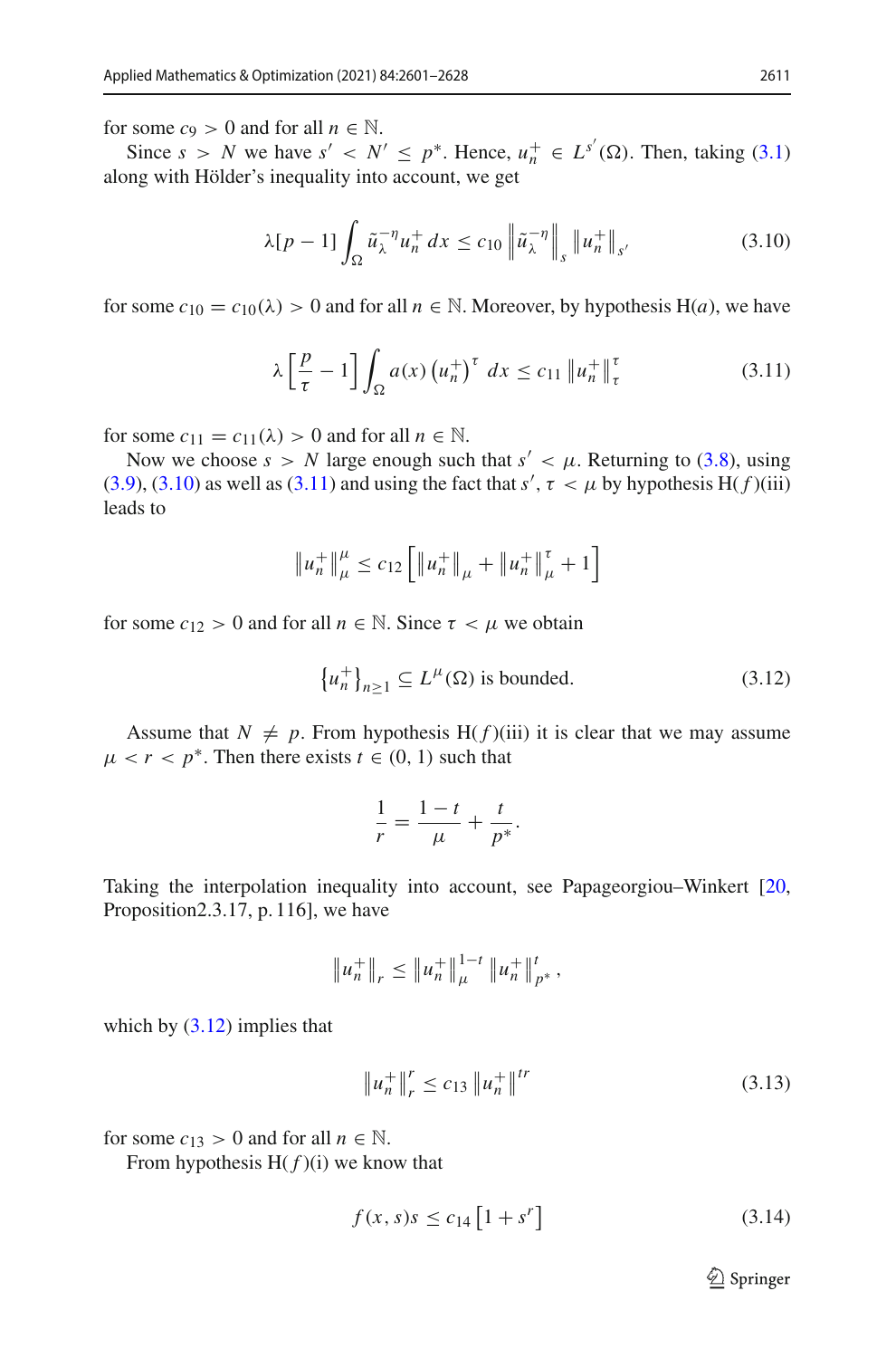for a.a.  $x \in \Omega$ , for all  $s \ge 0$  and for some  $c_{14} > 0$ . We choose  $h = u_n^+ \in W_0^{1,p}(\Omega)$  in [\(3.4\)](#page-9-0), that is,

$$
\|\nabla u_n^+\|_p^p + \|\nabla u_n^+\|_q^q - \lambda \int_{\Omega} \tilde{u}_{\lambda}^{-n} u_n^+ dx - \lambda \int_{\Omega} a(x) (u_n^+)^{\tau} dx
$$

$$
- \int_{\Omega} f(x, u_n^+) u_n^+ dx \leq \varepsilon_n \quad \text{for all } n \in \mathbb{N}.
$$

From this it follows by using  $(3.13)$ ,  $(3.14)$  and  $1 < \tau < p < r$ 

<span id="page-11-0"></span>
$$
\|u_n^+\|^p \le c_{15} \left[1 + \|u_n^+\|^{tr}\right] \tag{3.15}
$$

for some  $c_{15} > 0$  and for all  $n \in \mathbb{N}$ . The condition on  $\mu$ , see hypothesis H(f)(iii), implies that  $tr < p$ . Then from  $(3.15)$  we infer

$$
\left\{ u_n^+ \right\}_{n \ge 1} \subseteq W_0^{1,p}(\Omega) \text{ is bounded.}
$$
 (3.16)

If  $N = p$ , then we have by definition  $p^* = \infty$ . The Sobolev embedding theorem ensures that  $W_0^{1,p}(\Omega) \hookrightarrow L^{\vartheta}(\Omega)$  for all  $1 \leq \vartheta < \infty$ . So, in order to apply the previous arguments we need to replace  $p^*$  by  $\vartheta > r > \mu$  and choose  $t \in (0, 1)$  such that

<span id="page-11-1"></span>
$$
\frac{1}{r} = \frac{1-t}{\mu} + \frac{t}{\vartheta},
$$

which implies

$$
tr = \frac{\vartheta(r - \mu)}{\vartheta - \mu}.
$$

Note that  $\frac{\partial (r-\mu)}{\partial -\mu} \to r - \mu < p$  as  $\vartheta \to +\infty$ . So, for  $\vartheta > r$  large enough, we see that  $tr < p$  and again [\(3.16\)](#page-11-1) holds.

From  $(3.5)$  and  $(3.16)$  we infer that

<span id="page-11-2"></span>
$$
{u_n}_{n\geq 1} \subseteq W_0^{1,p}(\Omega)
$$
 is bounded.

So, we may assume that

$$
u_n \stackrel{w}{\rightarrow} u
$$
 in  $W_0^{1,p}(\Omega)$  and  $u_n \rightarrow u$  in  $L^r(\Omega)$ . (3.17)

We choose  $h = u_n - u \in W_0^{1,p}(\Omega)$  in [\(3.4\)](#page-9-0), pass to the limit as  $n \to \infty$  and use the convergence properties in  $(3.17)$ . This gives

$$
\lim_{n \to \infty} \left[ \langle A_p(u_n), u_n - u \rangle + \langle A_q(u_n), u_n - u \rangle \right] = 0
$$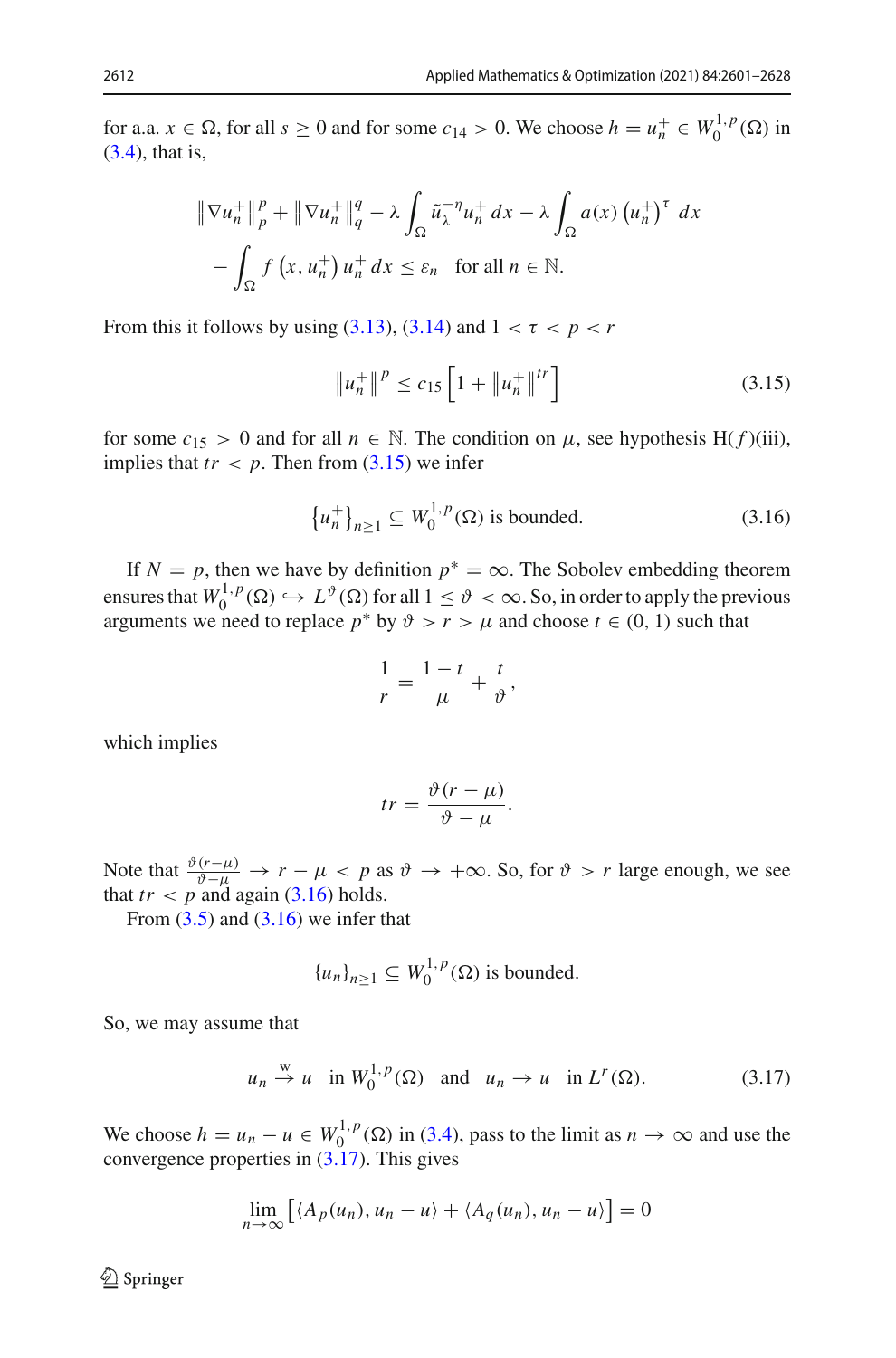and since  $A_q$  is monotone we obtain

$$
\lim_{n\to\infty}\big[\langle A_p(u_n),u_n-u\rangle+\langle A_q(u),u_n-u\rangle\big]\leq 0.
$$

By  $(3.16)$  we then conclude that

$$
\lim_{n\to\infty}\langle A_p(u_n),u_n-u\rangle\leq 0.
$$

Applying Proposition [2.1](#page-4-0) shows that  $u_n \to u$  in  $W_0^{1,p}(\Omega)$  and so we conclude that  $\psi_\lambda$ satisfies the C-condition.

<span id="page-12-4"></span>**Proposition 3.2** *If hypotheses H(a) and H(f) hold, then there exists*  $\hat{\lambda} > 0$  *such that* for every  $\lambda \in \left(0, \hat{\lambda}\right)$  we can find  $\rho_\lambda > 0$  for which we have

<span id="page-12-0"></span>
$$
\psi_{\lambda}(0)=0<\inf\left[\psi_{\lambda}(u):\|u\|=\rho_{\lambda}\right]=m_{\lambda}.
$$

*Proof* Hypotheses H( $f$ )(i), (iv) imply that for a given  $\varepsilon > 0$  we can find  $c_{16} =$  $c_{16}(\varepsilon) > 0$  such that

$$
F(x, s) \le \frac{\varepsilon}{q} s^q + c_{16} s^r \quad \text{for a.a. } x \in \Omega \text{ and for all } s \ge 0.
$$
 (3.18)

Recall that  $\tilde{u}_{\lambda}^{-\eta} \in L^{s}(\Omega)$  with  $s > N$ , see [\(3.1\)](#page-8-0). We choose  $s > N$  large enough such that  $s' < p^*$ . Then, by Hölder's inequality, we have

$$
\lambda \int_{\Omega} \tilde{u}_{\lambda}^{-\eta} u \, dx \le \lambda c_{17} \|u\| \quad \text{for some } c_{17} > 0. \tag{3.19}
$$

Moreover, one gets

<span id="page-12-1"></span>
$$
\frac{\lambda}{\tau} \int_{\Omega} a(x) |u|^{\tau} dx \le \frac{\lambda \|a\|_{\infty}}{\tau} \|u\|^{\tau}.
$$
 (3.20)

Applying [\(3.18\)](#page-12-0), [\(3.19\)](#page-12-1) and [\(3.20\)](#page-12-2) leads to

$$
\psi_{\lambda}(u) \ge \frac{1}{p} \|\nabla u\|_{p}^{p} + \frac{1}{q} \left[ \|\nabla u\|_{q}^{q} - \varepsilon \|u\|_{q}^{q} \right] - c_{18} \left[ \|u\|^{r} + \lambda \left( \|u\| + \|u\|^{r} \right) \right] \tag{3.21}
$$

for some  $c_{18} > 0$ . Let  $\hat{\lambda}_1(q) > 0$  be the principal eigenvalue of  $(-\Delta_q, W_0^{1,q}(\Omega))$ . Then, from the variational characterization of  $\hat{\lambda}_1(q)$ , see Gasinski–Papageorgiou [\[6,](#page-26-9) p. 732], we obtain

$$
\frac{1}{q}\left[\|\nabla u\|_q^q - \varepsilon \|u\|_q^q\right] \ge \frac{1}{q}\left[1 - \frac{\varepsilon}{\hat{\lambda}_1(q)}\right] \|\nabla u\|_q^q.
$$

<span id="page-12-3"></span><span id="page-12-2"></span> $\mathcal{D}$  Springer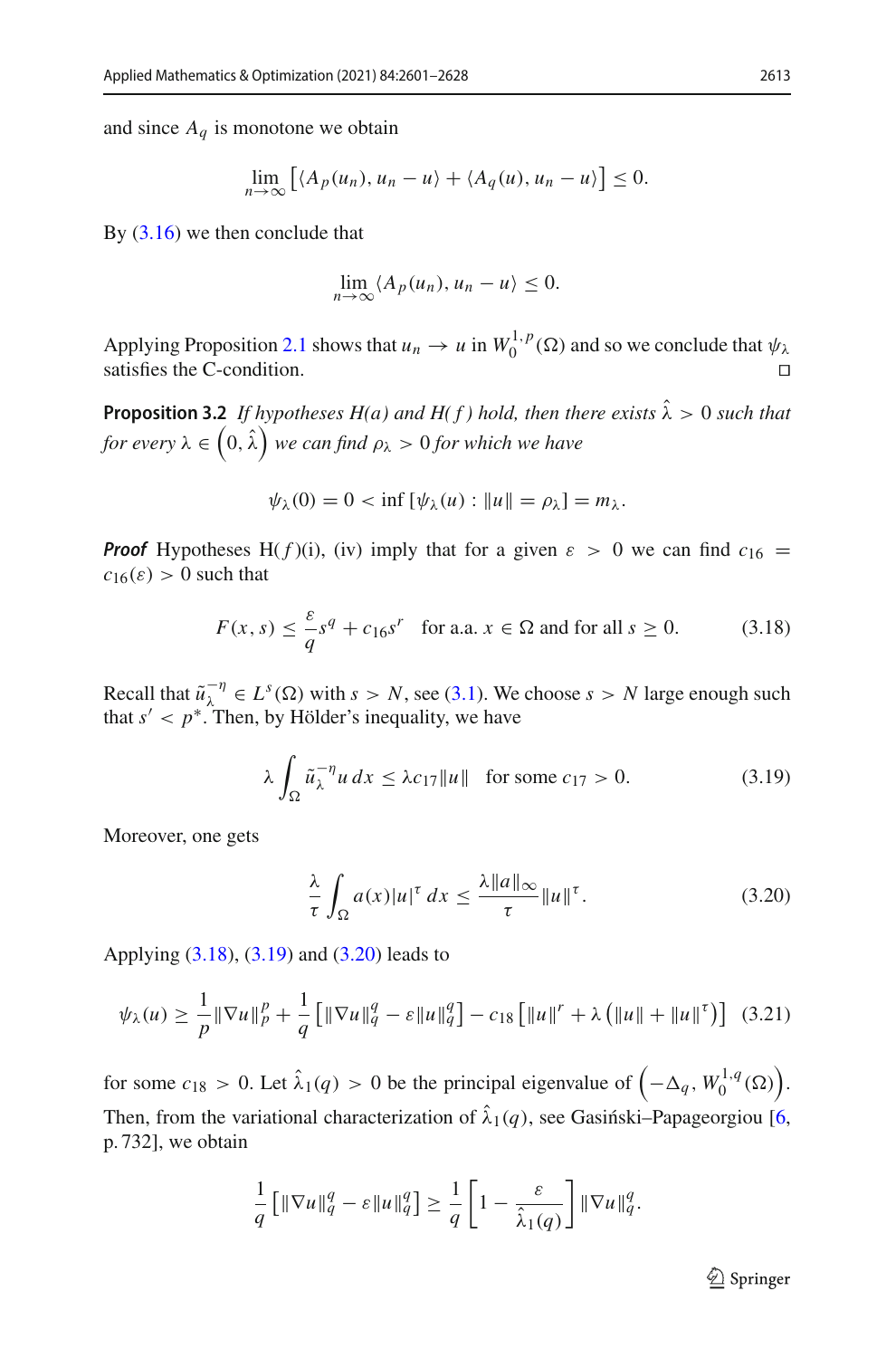Choosing  $\varepsilon \in (0, \hat{\lambda}_1(q))$  we infer that

<span id="page-13-0"></span>
$$
\frac{1}{q} \left[ \|\nabla u\|_{q}^{q} - \varepsilon \|u\|_{q}^{q} \right] > 0. \tag{3.22}
$$

Since  $1 < \tau < r$ , it holds

<span id="page-13-2"></span><span id="page-13-1"></span>
$$
||u||^{\tau} \le ||u|| + ||u||^r. \tag{3.23}
$$

Applying [\(3.22\)](#page-13-0) and [\(3.23\)](#page-13-1) to [\(3.21\)](#page-12-3) gives

$$
\psi_{\lambda}(u) \ge \frac{1}{p} \|u\|^{p} - c_{18} \left[ 2\lambda \|u\| + (\lambda + 1) \|u\|^{r} \right]
$$
  
 
$$
\ge \left[ \frac{1}{p} - c_{18} \left( 2\lambda \|u\|^{1-p} + (\lambda + 1) \|u\|^{r-p} \right) \right] \|u\|^{p}.
$$
 (3.24)

We consider now the function

$$
k_{\lambda}(t) = 2\lambda t^{1-p} + (\lambda + 1)t^{r-p} \quad \text{for all } t > 0.
$$

It is clear that  $k_{\lambda} \in C^1(0, \infty)$  and since  $1 < p < r$  we see that

$$
k_{\lambda}(t) \rightarrow +\infty
$$
 as  $t \rightarrow 0^+$  and as  $t \rightarrow +\infty$ .

Hence, there exists  $t_0 > 0$  such that

$$
k_{\lambda}(t_0)=\min [k_{\lambda}(t):t>0],
$$

which implies that  $k'_{\lambda}(t_0) = 0$ . Therefore,

$$
2\lambda(p-1)t_0^{-p} = (r-p)(\lambda+1)t_0^{r-p-1}.
$$

From this we deduce that

$$
t_0 = t_0(\lambda) = \left[\frac{2\lambda(p-1)}{(r-p)(\lambda+1)}\right]^{\frac{1}{r-1}}.
$$

We have

$$
k_{\lambda}(t_0) = 2\lambda \frac{(r-p)(\lambda+1)^{\frac{p-1}{r-1}}}{(2\lambda(p-1))^{\frac{p-1}{r-1}}} + (\lambda+1) \frac{(2\lambda(p-1))^{\frac{r-p}{r-1}}}{((r-p)(\lambda+1))^{\frac{r-p}{r-1}}}.
$$

Since  $1 < p < r$  we see that

$$
k_{\lambda}(t_0) \to 0 \text{ as } \lambda \to 0^+.
$$

 $\hat{2}$  Springer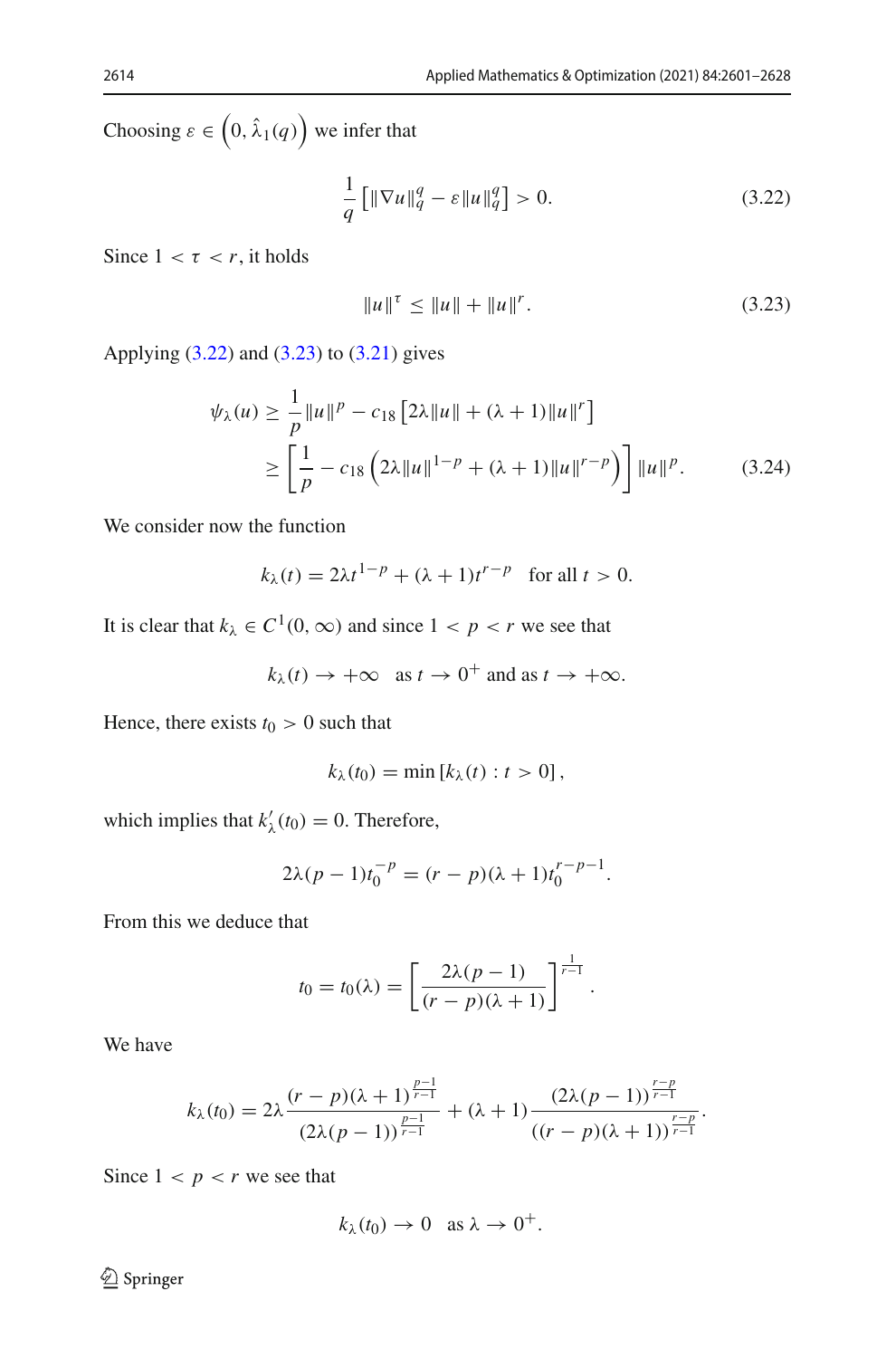Therefore, we can find  $\hat{\lambda} > 0$  such that

$$
k_{\lambda}(t_0) < \frac{1}{\text{pc}_{18}} \quad \text{for all } \lambda \in \left(0, \hat{\lambda}\right).
$$

Then, by [\(3.24\)](#page-13-2) we see that

$$
\psi_{\lambda}(u) > 0 = \psi_{\lambda}(0)
$$
 for all  $||u|| = t_0(\lambda) = \rho_{\lambda}$  and for all  $\lambda \in (0, \hat{\lambda})$ .

From hypothesis H( $f$ )(ii) we see that for every  $u \in \text{int}\left(C_0^1(\overline{\Omega})_+\right)$  we have

<span id="page-14-1"></span><span id="page-14-0"></span>
$$
\psi_{\lambda}(tu) \to -\infty \quad \text{as } t \to +\infty. \tag{3.25}
$$

<span id="page-14-4"></span>**Proposition 3.3** If hypotheses  $H(a)$  and  $H(f)$  hold and if  $\lambda \in (0, \hat{\lambda})$ , then problem  $(P_{\lambda})$  *admits a solution*  $\overline{u}_{\lambda} \in \text{int} (C_0^1(\overline{\Omega})_+).$ 

*Proof* Propositions [3.1,](#page-8-3) [3.2](#page-12-4) and [\(3.25\)](#page-14-0) permit the use of the mountain pass theorem. So, we can find  $\overline{u}_{\lambda} \in W_0^{1,p}(\Omega)$  such that

$$
\overline{u}_{\lambda} \in K_{\psi_{\lambda}} \quad \text{and} \quad \psi_{\lambda}(0) = 0 < m_{\lambda} \leq \psi_{\lambda}(\overline{u}_{\lambda}). \tag{3.26}
$$

From [\(3.26\)](#page-14-1) we see that  $\overline{u}_{\lambda} \neq 0$  and  $\psi'_{\lambda}(\overline{u}_{\lambda}) = 0$ , that is,

$$
\langle A_p(\overline{u}_\lambda), h \rangle + \langle A_q(\overline{u}_\lambda), h \rangle
$$
  
=  $\lambda \int_{\Omega} \tilde{u}_\lambda^{-\eta} h \, dx + \lambda \int_{\Omega} a(x) (\overline{u}_\lambda^+)^{\tau-1} h \, dx + \int_{\Omega} f(x, \overline{u}_\lambda^+) h \, dx$  (3.27)

for all  $h \in W_0^{1,p}(\Omega)$ . We choose  $h = -\overline{u}_\lambda^- \in W_0^{1,p}(\Omega)$  in [\(3.27\)](#page-14-2) which shows that

<span id="page-14-2"></span>
$$
\|\overline{u}_{\lambda}^{-}\|^{p} \leq 0.
$$

Thus,  $\overline{u}_{\lambda} \geq 0$  with  $\overline{u}_{\lambda} \neq 0$ .

From [\(3.27\)](#page-14-2) we know that  $\overline{u}_{\lambda}$  is a positive solution of (P<sub> $\lambda$ </sub>') with  $\lambda \in (0, \hat{\lambda})$ . This means

$$
-\Delta_p \overline{u}_{\lambda} - \Delta_q \overline{u}_{\lambda} = \lambda \tilde{u}_{\lambda}^{-\eta} + \lambda a(x) \overline{u}_{\lambda}^{\tau-1} + f(x, \overline{u}_{\lambda}) \quad \text{in } \Omega, \quad \overline{u}_{\lambda}|_{\partial \Omega} = 0.
$$

As before, see the proof of Proposition [2.3,](#page-6-2) using the nonlinear regularity theory, we have  $\overline{u}_{\lambda} \in C_0^1(\overline{\Omega})_+ \setminus \{0\}$ . The nonlinear maximum principle, see Pucci–Serrin [\[29,](#page-27-11) pp. 111, 120] implies that  $\overline{u}_{\lambda} \in \text{int} \left( C_0^1(\overline{\Omega})_+ \right)$ .

<span id="page-14-3"></span>**Proposition 3.4** If hypotheses  $H(a)$  and  $H(f)$  hold and if  $\lambda \in (0, \hat{\lambda})$ , then  $\tilde{u}_{\lambda} \leq \overline{u}_{\lambda}$ .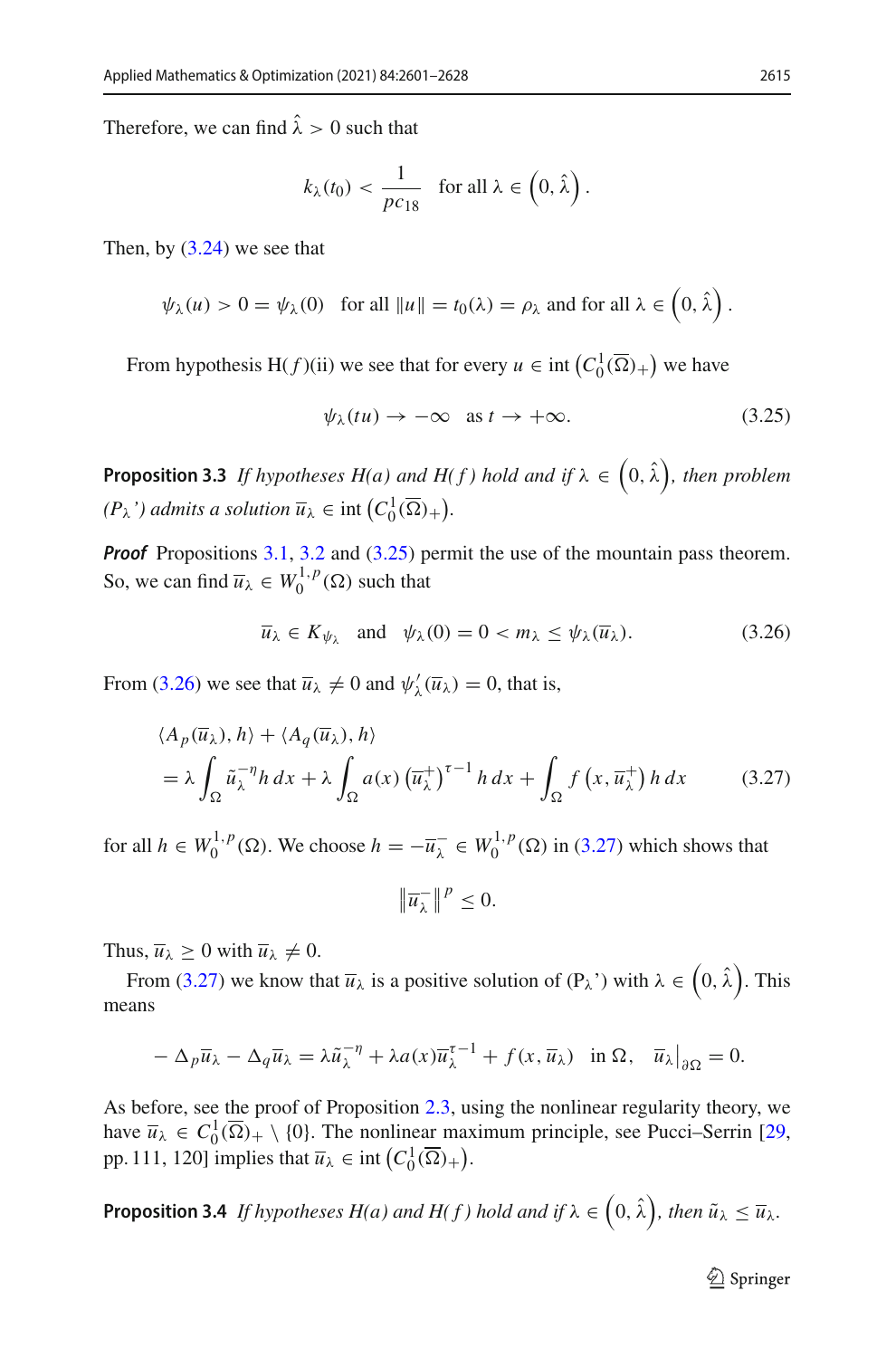**Proof** We introduce the Carathéodory function  $g_{\lambda} : \Omega \times \mathbb{R} \to \mathbb{R}$  defined by

<span id="page-15-0"></span>
$$
g_{\lambda}(x,s) = \begin{cases} \lambda a(x) \left(s^+\right)^{\tau-1} & \text{if } s \le \overline{u}_{\lambda}(x), \\ \lambda a(x) \overline{u}_{\lambda}(x)^{\tau-1} & \text{if } \overline{u}_{\lambda}(x) < s. \end{cases} \tag{3.28}
$$

We set  $G_\lambda(x, s) = \int_0^s g_\lambda(x, t) dt$  and consider the  $C^1$ -functional  $\sigma_\lambda : W_0^{1, p}(\Omega) \to \mathbb{R}$ defined by

$$
\sigma_{\lambda}(u) = \frac{1}{p} \|\nabla u\|_p^p + \frac{1}{q} \|\nabla u\|_q^q - \int_{\Omega} G_{\lambda}(x, u) dx \quad \text{for all } u \in W_0^{1, p}(\Omega).
$$

From [\(3.28\)](#page-15-0) it is clear that  $\sigma_{\lambda} : W_0^{1,p}(\Omega) \to \mathbb{R}$  is coercive. Moreover, by the Sobolev embedding, we have that  $\sigma_{\lambda} : W_0^{1,p}(\Omega) \to \mathbb{R}$  is sequentially weakly lower semicontinuous. Then, by the Weierstraß-Tonelli theorem, we can find  $\hat{u}_{\lambda} \in W_0^{1,p}(\Omega)$  such that

<span id="page-15-2"></span><span id="page-15-1"></span>
$$
\sigma_{\lambda}(\hat{u}_{\lambda}) = \min \left[ \sigma_{\lambda}(u) : u \in W_0^{1,p}(\Omega) \right]. \tag{3.29}
$$

Since  $\tau < q < p$ , we have  $\sigma_{\lambda}(\hat{u}_{\lambda}) < 0 = \sigma_{\lambda}(0)$  which implies  $\hat{u}_{\lambda} \neq 0$ . From [\(3.29\)](#page-15-1) we have  $\sigma'_{\lambda}(\hat{u}_{\lambda}) = 0$ , that is,

$$
\langle A_p\left(\hat{u}_\lambda\right), h\rangle + \langle A_q\left(\hat{u}_\lambda\right), h\rangle = \int_{\Omega} g_\lambda\left(x, \hat{u}_\lambda\right) h \, dx \quad \text{for all } h \in W_0^{1, p}(\Omega). \tag{3.30}
$$

First, we choose  $h = -\hat{u}_{\lambda}^- \in W_0^{1,p}(\Omega)$  in [\(3.30\)](#page-15-2). Then, by the definition of the truncation in [\(3.28\)](#page-15-0) we easily see that  $\|\hat{u}_{\lambda}\|^p \le 0$  and so,  $\hat{u}_{\lambda} \ge 0$  with  $\hat{u}_{\lambda} \ne 0$ .

Next, we choose  $h = (\hat{u}_{\lambda} - \overline{u}_{\lambda})^+ \in W_0^{1,p}(\Omega)$  in [\(3.30\)](#page-15-2) which gives, due to [\(3.28\)](#page-15-0) and  $f > 0$ ,

$$
\langle A_p(\hat{u}_\lambda), (\hat{u}_\lambda - \overline{u}_\lambda)^+ \rangle + \langle A_q(\hat{u}_\lambda), (\hat{u}_\lambda - \overline{u}_\lambda)^+ \rangle
$$
  
=  $\int_{\Omega} \lambda a(x) \overline{u}_\lambda^{\tau-1} (\hat{u}_\lambda - \overline{u}_\lambda)^+ dx$   

$$
\leq \int_{\Omega} \left[ \lambda \widetilde{u}_\lambda^{-\eta} + \lambda a(x) \overline{u}_\lambda^{\tau-1} + f(x, \overline{u}_\lambda) \right] (\hat{u}_\lambda - \overline{u}_\lambda)^+ dx
$$
  
=  $\langle A_p(\overline{u}_\lambda), (\hat{u}_\lambda - \overline{u}_\lambda)^+ \rangle + \langle A_q(\overline{u}_\lambda), (\hat{u}_\lambda - \overline{u}_\lambda)^+ \rangle.$ 

This shows that  $\hat{u}_{\lambda} \leq \overline{u}_{\lambda}$ . We have proved that

$$
\hat{u}_{\lambda} \in [0, \overline{u}_{\lambda}], \hat{u}_{\lambda} \neq 0.
$$

Hence,  $\hat{u}_{\lambda}$  is a positive solution of  $(Q_{\lambda})$  and due to Proposition [2.3](#page-6-2) we know that  $\hat{u}_{\lambda} = \tilde{u}_{\lambda} \in \text{int}\left(C_0^1(\overline{\Omega})_+\right)$ . Therefore,  $\tilde{u}_{\lambda} \leq \overline{u}_{\lambda}$  for all  $\lambda \in \left(0, \hat{\lambda}\right)$ .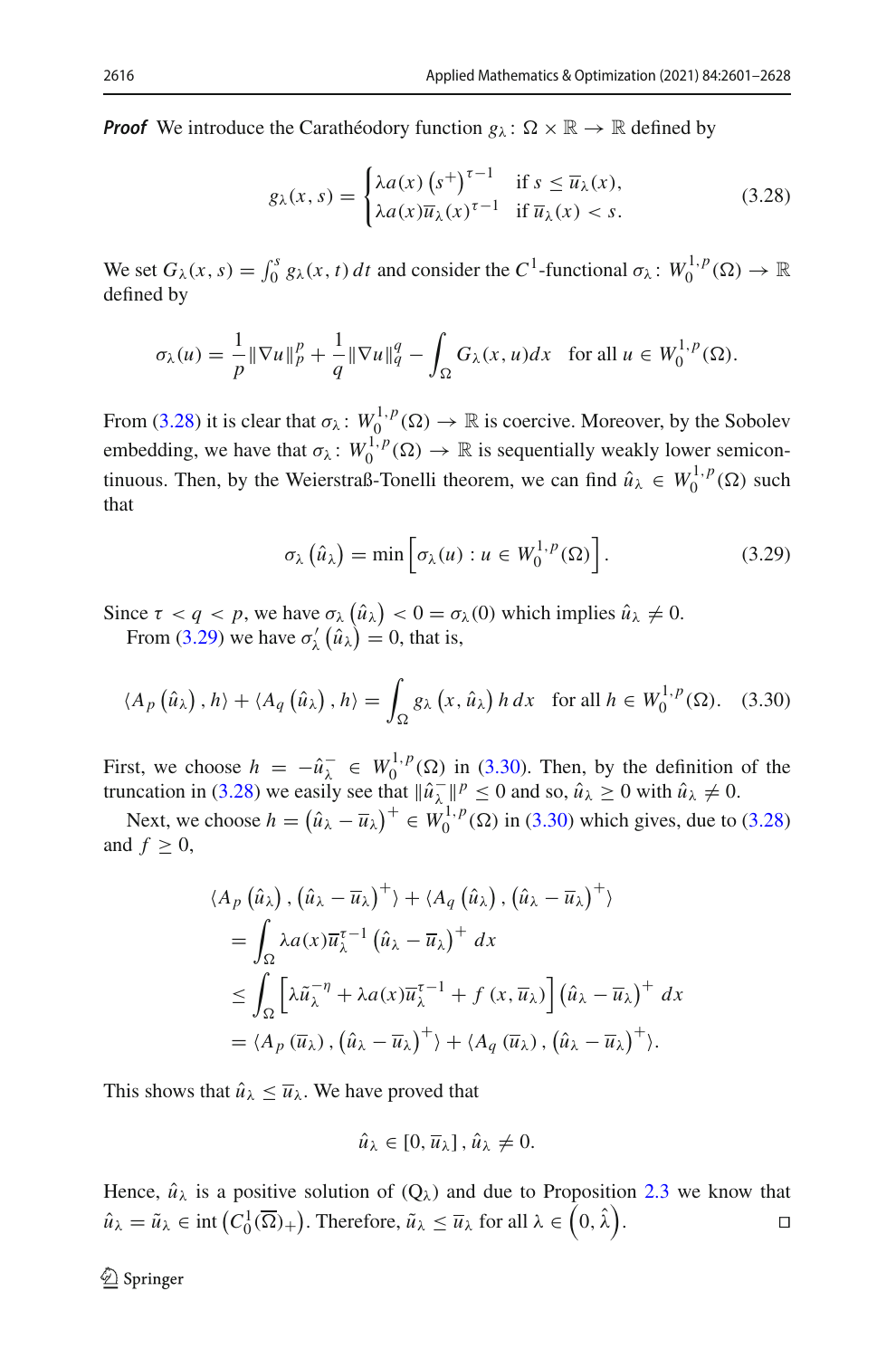<span id="page-16-2"></span>Now we are able to establish the nonemptiness of the set *L* (being the set of all admissible parameters) determine the regularity of the elements in the solution set  $S_\lambda$ .

**Proposition 3.5** *If hypotheses H(a) and H(f) hold, then*  $\mathcal{L} \neq \emptyset$  *and, for every*  $\lambda > 0$ *,*  $\mathcal{S}_{\lambda} \subseteq \text{int}\left(C_0^1(\overline{\Omega})_+\right).$ 

*Proof* Let  $\lambda \in (0, \hat{\lambda})$ . From Proposition [3.4](#page-14-3) we know that  $\tilde{u}_{\lambda} \le \overline{u}_{\lambda}$ . So we can define the truncation  $e_{\lambda} : \Omega \times \mathbb{R} \to \mathbb{R}$  of the reaction of problem  $(P_{\lambda})$ 

$$
e_{\lambda}(x, s)
$$
\n
$$
= \begin{cases}\n\lambda \left[ \tilde{u}_{\lambda}(x)^{-\eta} + a(x) \tilde{u}_{\lambda}(x)^{\tau-1} \right] + f(x, \tilde{u}_{\lambda}(x)) & \text{if } s < \tilde{u}_{\lambda}(x), \\
\lambda \left[ s^{-\eta} + a(x) s^{\tau-1} \right] + f(x, s) & \text{if } \tilde{u}_{\lambda}(x) \le s \le \overline{u}_{\lambda}(x), \\
\lambda \left[ \overline{u}_{\lambda}(x)^{-\eta} + a(x) \overline{u}_{\lambda}(x)^{\tau-1} \right] + f(x, \overline{u}_{\lambda}(x)) & \text{if } \overline{u}_{\lambda}(x) < s.\n\end{cases}
$$
\n
$$
(3.31)
$$

This is a Carathéodory function. We set  $E_{\lambda}(x, s) = \int_0^s e_{\lambda}(x, t) dt$  and consider the *C*<sup>1</sup>-functional *J*<sub> $\lambda$ </sub>:  $W_0^{1,p}(\Omega) \to \mathbb{R}$  defined by

$$
J_{\lambda}(u) = \frac{1}{p} \|\nabla u\|_{p}^{p} + \frac{1}{q} \|\nabla u\|_{q}^{q} - \int_{\Omega} E_{\lambda}(x, u) dx \text{ for all } u \in W_{0}^{1, p}(\Omega).
$$

From [\(3.31\)](#page-16-0) we see that  $J_{\lambda}$ :  $W_0^{1,p}(\Omega) \to \mathbb{R}$  is coercive and the Sobolev embedding theorem implies that *J* is also sequentially weakly lower semicontinuous. Hence, its global minimizer  $u_{\lambda} \in W_0^{1,p}(\Omega)$  exists, that is,

<span id="page-16-1"></span><span id="page-16-0"></span>
$$
J_{\lambda}(u_{\lambda}) = \min \left[ J_{\lambda}(u) : u \in W_0^{1,p}(\Omega) \right].
$$

Hence,  $J'_{\lambda}(u_{\lambda}) = 0$  which means that

$$
\langle A_p(u_\lambda), h \rangle + \langle A_q(u_\lambda), h \rangle = \int_{\Omega} e_\lambda(x, u_\lambda) h \, dx \quad \text{for all } h \in W_0^{1, p}(\Omega). \tag{3.32}
$$

We choose *h* =  $(u_\lambda - \overline{u}_\lambda)^+$  ∈  $W_0^{1,p}$  (Ω) in [\(3.32\)](#page-16-1). Then, by using [\(3.31\)](#page-16-0) and Propositions [3.4](#page-14-3) and [3.3](#page-14-4) we obtain

$$
\langle A_p(u_\lambda), (u_\lambda - \overline{u}_\lambda)^+ \rangle + \langle A_q(u_\lambda), (u_\lambda - \overline{u}_\lambda)^+ \rangle
$$
  
= 
$$
\int_{\Omega} \left( \lambda \left[ \overline{u}_\lambda^{-\eta} + a(x) \overline{u}_\lambda^{\tau-1} \right] + f(x, \overline{u}_\lambda) \right) (u_\lambda - \overline{u}_\lambda)^+ dx
$$
  

$$
\leq \int_{\Omega} \left( \lambda \left[ \overline{u}_\lambda^{-\eta} + a(x) \overline{u}_\lambda^{\tau-1} \right] + f(x, \overline{u}_\lambda) \right) (u_\lambda - \overline{u}_\lambda)^+ dx
$$
  
= 
$$
\langle A_p(\overline{u}_\lambda), (u_\lambda - \overline{u}_\lambda)^+ \rangle + \langle A_q(\overline{u}_\lambda), (u_\lambda - \overline{u}_\lambda)^+ \rangle.
$$

This shows that  $u_{\lambda} \leq \overline{u}_{\lambda}$ .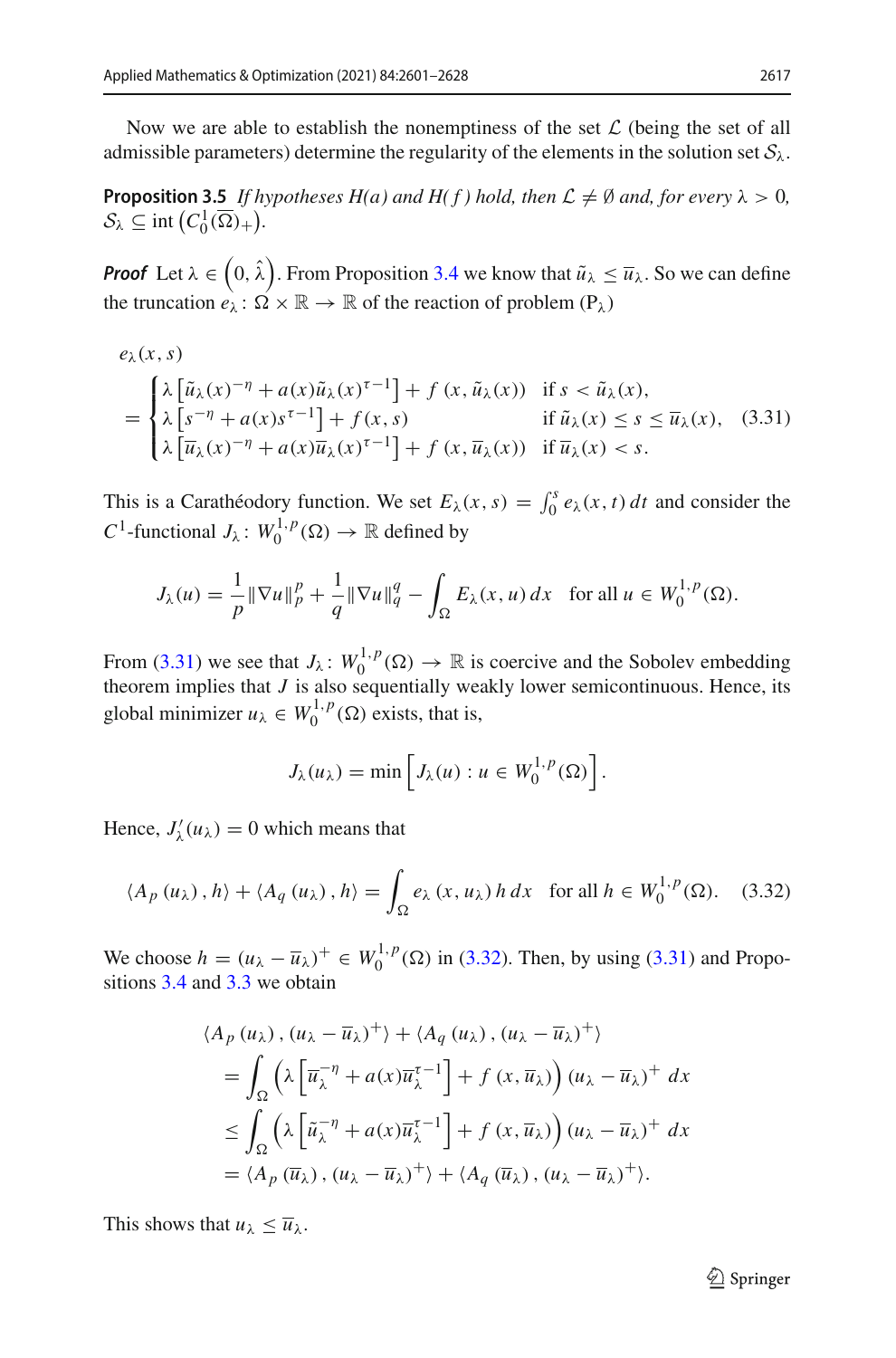Next, we choose  $h = (\tilde{u}_{\lambda} - u_{\lambda})^+ \in W_0^{1,p}(\Omega)$  in [\(3.32\)](#page-16-1). Then, by [\(3.31\)](#page-16-0) and hypotheses  $H(a)$  as well as  $H(f)(i)$  it follows

$$
\langle A_p (u_\lambda), (\tilde{u}_\lambda - u_\lambda)^+ \rangle + \langle A_q (u_\lambda), (\tilde{u}_\lambda - u_\lambda)^+ \rangle
$$
  
= 
$$
\int_{\Omega} \left( \lambda \left[ \tilde{u}^{-\eta} + a(x) \tilde{u}_\lambda^{\tau-1} \right] + f(x, \tilde{u}_\lambda) \right) (\tilde{u}_\lambda - u_\lambda)^+ dx
$$
  

$$
\geq \int_{\Omega} \lambda \tilde{u}_\lambda^{-\eta} (\tilde{u}_\lambda - u_\lambda)^+ dx
$$
  
= 
$$
\langle A_p (\tilde{u}_\lambda), (\tilde{u}_\lambda - u_\lambda)^+ \rangle + \langle A_q (\tilde{u}_\lambda), (\tilde{u}_\lambda - u_\lambda)^+ \rangle.
$$

Hence,  $\tilde{u}_{\lambda} \le u_{\lambda}$  and so we have proved that  $u_{\lambda} \in [\tilde{u}_{\lambda}, \overline{u}_{\lambda}]$ . Then, with view to [\(3.31\)](#page-16-0) and [\(3.32\)](#page-16-1), we see that  $u_\lambda$  is a positive solution of  $(P_\lambda)$  for  $\lambda \in (0, \hat{\lambda})$ . In particular, we have

$$
-\Delta_p u_\lambda(x) - \Delta_q u_\lambda(x) = \lambda u_\lambda(x)^{-\eta} + a_\lambda(x) u_\lambda(x)^{\tau-1} + f(x, u_\lambda(x)) \text{ for a.a. } x \in \Omega.
$$

The nonlinear regularity theory, see Lieberman [\[15](#page-27-10)], and the nonlinear maximum principle, see Pucci–Serrin [\[29,](#page-27-11) pp. 111 and 120] imply that  $u_{\lambda} \in \text{int} (C_0^1(\overline{\Omega})_+)$ .

Concluding we can say that  $\left(0,\hat{\lambda}\right)\subseteq\mathcal{L}$  which means that  $\mathcal L$  is nonempty. Moreover, for all  $\lambda > 0$ ,  $S_{\lambda} \subseteq \text{int}\left(C_0^1(\overline{\Omega})_+\right)$ . **Experimental properties** 

Reasoning as in the proof of Proposition [3.4](#page-14-3) with  $\overline{u}_{\lambda}$  replaced by  $u \in S_{\lambda} \subseteq$ int  $(C_0^1(\overline{\Omega})_+)$ , we obtain the following result.

**Proposition 3.6** *If hypotheses H(a) and H(f) hold and if*  $\lambda \in \mathcal{L}$ *, then*  $\tilde{u}_{\lambda} \leq u$  *for all*  $u \in S_\lambda$ .

<span id="page-17-2"></span>Moreover, the map  $\lambda \to \tilde{u}_{\lambda}$  from  $(0, +\infty)$  into  $C_0^1(\overline{\Omega})$  exhibits a strong monotonicity property which we will use in the sequel.

**Proposition 3.7** *If hypotheses H(a) holds and if*  $0 < \lambda < \lambda'$ , then  $\tilde{u}_{\lambda'} - \tilde{u}_{\lambda} \in$ int  $(C_0^1(\overline{\Omega})_+).$ 

*Proof* Following the proof of Proposition [3.4](#page-14-3) we can show that

<span id="page-17-1"></span><span id="page-17-0"></span>
$$
\tilde{u}_{\lambda} \le \tilde{u}_{\lambda'}.\tag{3.33}
$$

From [\(3.33\)](#page-17-0) we have

$$
-\Delta_p \tilde{u}_{\lambda} - \Delta_q \tilde{u}_{\lambda} = \lambda a(x) \tilde{u}_{\lambda}^{\tau - 1}
$$
  
=  $\lambda' a(x) \tilde{u}_{\lambda}^{\tau - 1} - (\lambda' - \lambda) \tilde{u}_{\lambda}^{\tau - 1}$   
 $\leq \lambda' a(x) \tilde{u}_{\lambda'}^{\tau - 1}$   
=  $-\Delta_p \tilde{u}_{\lambda'} - \Delta_q \tilde{u}_{\lambda'}$ . (3.34)

 $\mathcal{L}$  Springer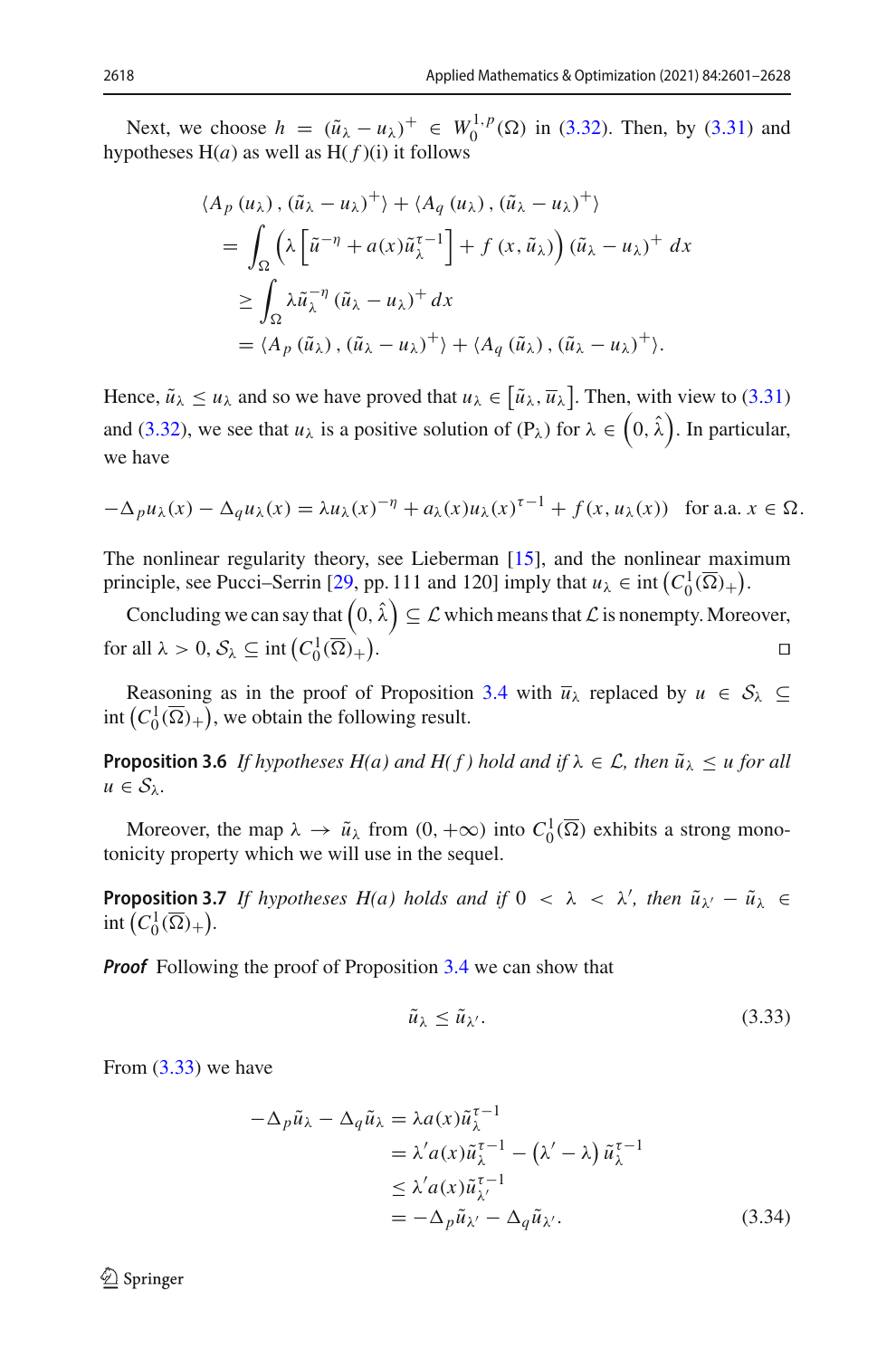Note that  $0 \prec (\lambda' - \lambda) \tilde{u}_{\lambda}^{\tau-1}$ . So, from [\(3.34\)](#page-17-1) and Gasiński–Papageorgiou [\[9,](#page-26-10) Proposition 3.2], we have

$$
\tilde{u}_{\lambda'} - \tilde{u}_{\lambda} \in \mathrm{int}\left(C_0^1(\overline{\Omega})_+\right).
$$

<span id="page-18-2"></span>Next we are going to show that  $\mathcal L$  is an interval.

**Proposition 3.8** *If hypotheses H(a) and H(f) hold and if*  $\lambda \in \mathcal{L}$  *and*  $\mu \in (0, \lambda)$ *, then*  $\mu \in \mathcal{L}$ .

*Proof* Since  $\lambda \in \mathcal{L}$  there exists  $u_{\lambda} \in \mathcal{S}_{\lambda} \subseteq \text{int}(C_0^1(\overline{\Omega})_+)$ , see Proposition [3.5.](#page-16-2) From Propositions [3.4](#page-14-3) and [3.7](#page-17-2) we have

<span id="page-18-0"></span>
$$
\tilde{u}_{\mu}\leq u_{\lambda}.
$$

We introduce the truncation function  $\hat{k}_{\mu} \colon \Omega \times \mathbb{R} \to \mathbb{R}$  defined by

$$
\hat{k}_{\mu}(x,s) = \begin{cases}\n\mu \left[ \tilde{u}_{\mu}(x)^{-\eta} + a(x)u_{\mu}(x)^{\tau-1} \right] + f(x, u_{\mu}(x)) & \text{if } s < \tilde{u}_{\mu}(x), \\
\mu \left[ s^{-\eta} + a(x)s^{\tau-1} \right] + f(x,s) & \text{if } \tilde{u}_{\mu}(x) \le s \le u_{\lambda}(x), \\
\mu \left[ u_{\lambda}(x)^{-\eta} + a(x)u_{\lambda}(x)^{\tau-1} \right] + f(x, u_{\lambda}(x)) & \text{if } u_{\lambda}(x) < s,\n\end{cases} \tag{3.35}
$$

which is a Carathéodory function. We set  $\hat{K}_{\mu}(x, s) = \int_0^s \hat{k}_{\mu}(x, t) dt$  and consider the *C*<sup>1</sup>-functional  $\hat{\sigma}_{\mu}$ :  $W_0^{1,p}(\Omega) \to \mathbb{R}$  defined by

$$
\hat{\sigma}_{\mu}(u) = \frac{1}{p} \|\nabla u\|_{p}^{p} + \frac{1}{q} \|\nabla u\|_{q}^{q} - \int_{\Omega} \hat{K}_{\mu}(x, u) dx \text{ for all } u \in W_{0}^{1, p}(\Omega).
$$

This functional is coercive because of  $(3.35)$  and sequentially weakly lower semicontinuous due to the Sobolev embedding theorem. Hence, there exists  $u_{\mu} \in W_0^{1,p}(\Omega)$ such that

$$
\hat{\sigma}_{\mu}(u_{\mu}) = \inf \left[ \hat{\sigma}_{\mu}(u) : W_0^{1,p}(\Omega) \right].
$$

Therefore,  $\hat{\sigma}'_{\mu}(u_{\mu}) = 0$  and so

$$
\langle A_{p}\left(u_{\mu}\right),h\rangle + \langle A_{q}\left(u_{\mu}\right),h\rangle = \int_{\Omega} \hat{k}_{\mu}\left(x,u_{\mu}\right)h\,dx\tag{3.36}
$$

for all  $h \in W_0^{1,p}(\Omega)$ . We first choose  $h = (u_\mu - u_\lambda)^+ \in W_0^{1,p}(\Omega)$  in [\(3.36\)](#page-18-1). Then, by [\(3.35\)](#page-18-0),  $\mu < \lambda$  and since  $u_{\lambda} \in S_{\lambda}$ , we obtain

$$
\langle A_p(u_\mu), (u_\mu - u_\lambda)^+ \rangle + \langle A_q(u_\mu), (u_\mu - u_\lambda)^+ \rangle
$$

<span id="page-18-1"></span> $\mathcal{D}$  Springer

 $\Box$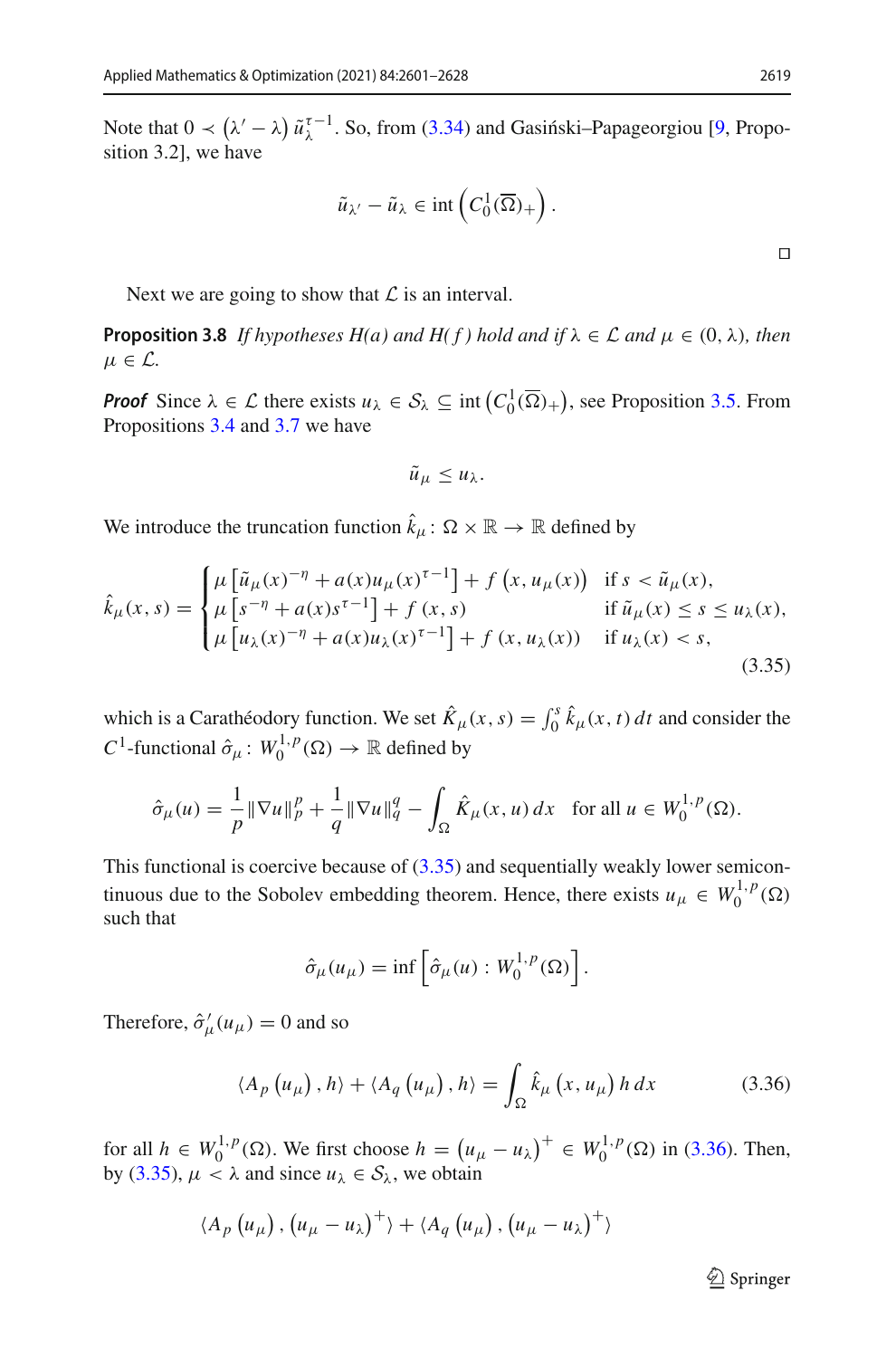$$
= \int_{\Omega} \left[ \mu \left( u_{\mu}^{-\eta} + a(x) u_{\lambda}^{\tau-1} \right) + f(x, u_{\lambda}) \right] (u_{\mu} - u_{\lambda})^{+} dx
$$
  

$$
\leq \int_{\Omega} \left[ \lambda \left( u_{\lambda}^{-\eta} + a(x) u_{\lambda}^{\tau-1} \right) + f(x, u_{\lambda}) \right] (u_{\mu} - u_{\lambda})^{+} dx
$$
  

$$
= \langle A_{p} (u_{\lambda}), (u_{\mu} - u_{\lambda})^{+} \rangle + \langle A_{q} (u_{\lambda}), (u_{\mu} - u_{\lambda})^{+} \rangle.
$$

Hence,  $u_{\mu} \le v_{\lambda}$ . In the same way, choosing  $h = (\tilde{u}_{\mu} - u_{\mu})^+ \in W_0^{1,p}(\Omega)$ , we get from  $(3.35)$ , hypotheses  $H(a)$ ,  $H(f)(i)$  and Proposition [2.3](#page-6-2) that

$$
\langle A_p (u_\mu), (\tilde{u}_\mu - u_\mu)^+ \rangle + \langle A_q (u_\mu), (\tilde{u}_\mu - u_\mu)^+ \rangle
$$
  
= 
$$
\int_{\Omega} \left[ \mu \left( \tilde{u}_\mu^{-\eta} + a(x) \tilde{u}_\mu^{-1} \right) + f(x, \tilde{u}_\mu) \right] (\tilde{u}_\mu - u_\mu)^+ dx
$$
  

$$
\geq \int_{\Omega} \mu \tilde{u}_\mu^{-\eta} (\tilde{u}_\mu - u_\mu)^+ dx
$$
  
= 
$$
\langle A_p (\tilde{u}_\mu), (\tilde{u}_\mu - u_\mu)^+ \rangle + \langle A_q (\tilde{u}_\mu), (\tilde{u}_\mu - u_\mu)^+ \rangle.
$$

Thus,  $\tilde{u}_{\mu} \leq u_{\mu}$ . We have proved that

$$
u_{\mu} \in \left[\tilde{u}_{\mu}, u_{\lambda}\right]. \tag{3.37}
$$

From [\(3.37\)](#page-19-0), [\(3.35\)](#page-18-0) and [\(3.36\)](#page-18-1) it follows that

$$
u_{\mu} \in S_{\mu} \subseteq \text{int}\left(C_0^1(\overline{\Omega})_+\right)
$$
 and so  $\mu \in \mathcal{L}$ .

<span id="page-19-0"></span> $\Box$ 

<span id="page-19-1"></span>Now we are going to prove that the solution multifunction  $\lambda \to S_\lambda$  has a kind of weak monotonicity property.

**Proposition 3.9** *If hypotheses H(a) and H(f) hold and if*  $\lambda \in \mathcal{L}, u_{\lambda} \in \mathcal{S}_{\lambda} \subseteq$  $\int_{0}^{\infty}$   $(C_0^1(\overline{\Omega})_+)$  and  $\mu \in (0, \lambda)$ , then  $\mu \in \mathcal{L}$  and there exists  $u_{\mu} \in \mathcal{S}_{\mu} \subseteq \text{int}(C_0^1(\overline{\Omega})_+)$ *such that*

$$
u_{\lambda}-u_{\mu}\in\mathrm{int}\left(C_0^1(\overline{\Omega})_+\right).
$$

*Proof* From Proposition [3.8](#page-18-2) and its proof we know that  $\mu \in \mathcal{L}$  and that we can find  $u_{\mu} \in S_{\mu} \subseteq \text{int}\left(C_0^1(\overline{\Omega})_+\right)$  such that  $u_{\mu} \leq v_{\lambda}$ . Let  $\rho = ||u_{\lambda}||_{\infty}$  and let  $\hat{\xi}_{\rho} > 0$  be as postulated by hypothesis H( $f$ )(v). Using  $u_{\mu} \in S_{\mu}$ , hypotheses H(a), H( $f$ )(v) and recalling that  $\mu < \lambda$  we obtain

$$
- \Delta_p u_\mu - \Delta_q u_\mu + \hat{\xi}_\rho u_\mu^{p-1} - \mu u_\mu^{-\eta}
$$
  
=  $\mu a(x) u_\mu^{\tau-1} + f(x, u_\mu) + \hat{\xi}_\rho u_\mu^{p-1}$   
=  $\lambda a(x) u_\mu^{\tau-1} + f(x, u_\mu) + \hat{\xi}_\rho u_\mu^{p-1} - (\lambda - \mu) a(x) u_\mu^{\tau-1}$ 

 $\mathcal{D}$  Springer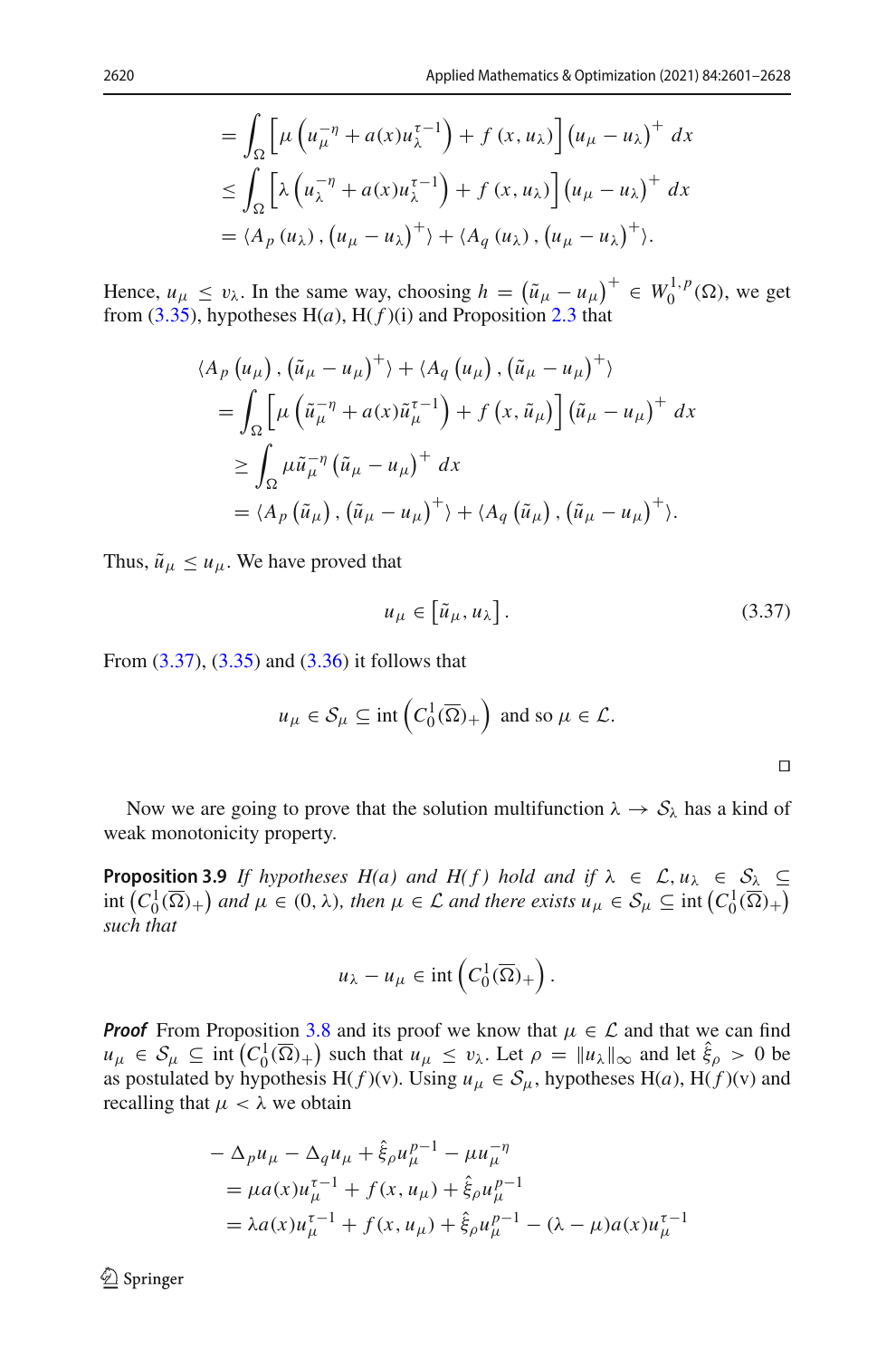$$
\leq \lambda a(x)u_{\lambda}^{\tau-1} + f(x, u_{\lambda}) + \hat{\xi}_{\rho}u_{\lambda}^{p-1}
$$
  

$$
\leq -\Delta_{p}u_{\lambda} - \Delta_{q}u_{\lambda} + \hat{\xi}_{\rho}u_{\lambda}^{p-1} - \mu u_{\lambda}^{-\eta}.
$$
 (3.38)

We have

<span id="page-20-0"></span>
$$
0 \prec (\lambda - \mu)a(x)u_{\mu}^{\tau-1}.
$$

Therefore, from [\(3.38\)](#page-20-0) and Papageorgiou–Smyrlis [\[18](#page-27-14), Proposition 4], see also Propo-sition 7 in Papageorgiou–Rădulescu–Repovš [\[27,](#page-27-15) Proposition 3.2], we have

<span id="page-20-1"></span>
$$
u_{\lambda}-u_{\mu}\in\mathrm{int}\left(C_0^1(\overline{\Omega})_+\right).
$$

Let  $\lambda^* = \sup \mathcal{L}$ .

**Proposition 3.10** *If hypotheses H(a) and H(f) hold, then*  $\lambda^* < \infty$ *.* 

*Proof* From hypotheses H(*a*) and H(*f*) we can find  $\tilde{\lambda} > 0$  such that

$$
\tilde{\lambda}a(x)s^{\tau-1} + f(x,s) \ge s^{p-1} \quad \text{for a.a. } x \in \Omega \text{ and for all } s \ge 0. \tag{3.39}
$$

Let  $\lambda > \tilde{\lambda}$  and suppose that  $\lambda \in \mathcal{L}$ . Then we can find  $u_{\lambda} \in \mathcal{S}_{\lambda} \subseteq \text{int} \left( C_0^1(\overline{\Omega})_+ \right)$ . Consider a domain  $\Omega_0 \subset\subset \Omega$ , that is,  $\Omega_0 \subseteq \Omega$  and  $\overline{\Omega}_0 \subseteq \Omega$ , with a  $C^2$ -boundary  $\partial \Omega_0$  and let  $m_0 = \min_{\overline{\Omega}_0} u_\lambda > 0$ . We set

$$
m_0^{\delta} = m_0 + \delta \quad \text{with} \quad \delta \in (0, 1].
$$

Let  $\rho = \max\{\|u_\lambda\|_\infty, m_0^1\}$  and let  $\hat{\xi}_\rho > 0$  be as postulated by hypothesis  $H(f)(v)$ . Applying [\(3.39\)](#page-20-1), hypothesis H( $f$ )(v) and recalling that  $u_\lambda \in S_\lambda$  as well as  $\tilde{\lambda} < \lambda$ , we obtain

<span id="page-20-2"></span>
$$
-\Delta_p m_0^{\delta} - \Delta_q m_0^{\delta} + \hat{\xi}_{\rho} (m_0^{\delta})^{p-1} - \tilde{\lambda} (m_0^{\delta})^{-\eta}
$$
  
\n
$$
\leq \hat{\xi}_{\rho} m_0^{p-1} + \chi(\delta) \quad \text{with } \chi(\delta) \to 0^+ \text{ as } \delta \to 0^+
$$
  
\n
$$
\leq [\hat{\xi}_{\rho} + 1] m_0^{p-1} + \chi(\delta)
$$
  
\n
$$
\leq \tilde{\lambda} a(x) m_0^{\tau-1} + f(x, u_0) + \hat{\xi}_{\rho} m_0^{p-1} + \chi(\delta)
$$
  
\n
$$
= \lambda a(x) m_0^{\tau-1} + f(x, m_0) + \hat{\xi}_{\rho} m_0^{p-1} - (\lambda - \tilde{\lambda}) m_0^{\tau-1} + \chi(\delta)
$$
  
\n
$$
\leq \lambda a(x) m_0^{\tau-1} + f(x, m_0) + \hat{\xi}_{\rho} m_0^{p-1} \quad \text{for } \delta \in (0, 1] \text{ small enough}
$$
  
\n
$$
\leq \lambda a(x) u_{\lambda}^{\tau-1} + f(x, u_{\lambda}) + \hat{\xi}_{\rho} u_{\lambda}^{p-1}
$$
  
\n
$$
= -\Delta_p u_{\lambda} - \Delta_q u_{\lambda} + \hat{\xi}_{\rho} u_{\lambda}^{p-1} - \lambda u_{\lambda}^{-\eta} \quad \text{for a.a. } x \in \Omega_0.
$$
  
\n(3.40)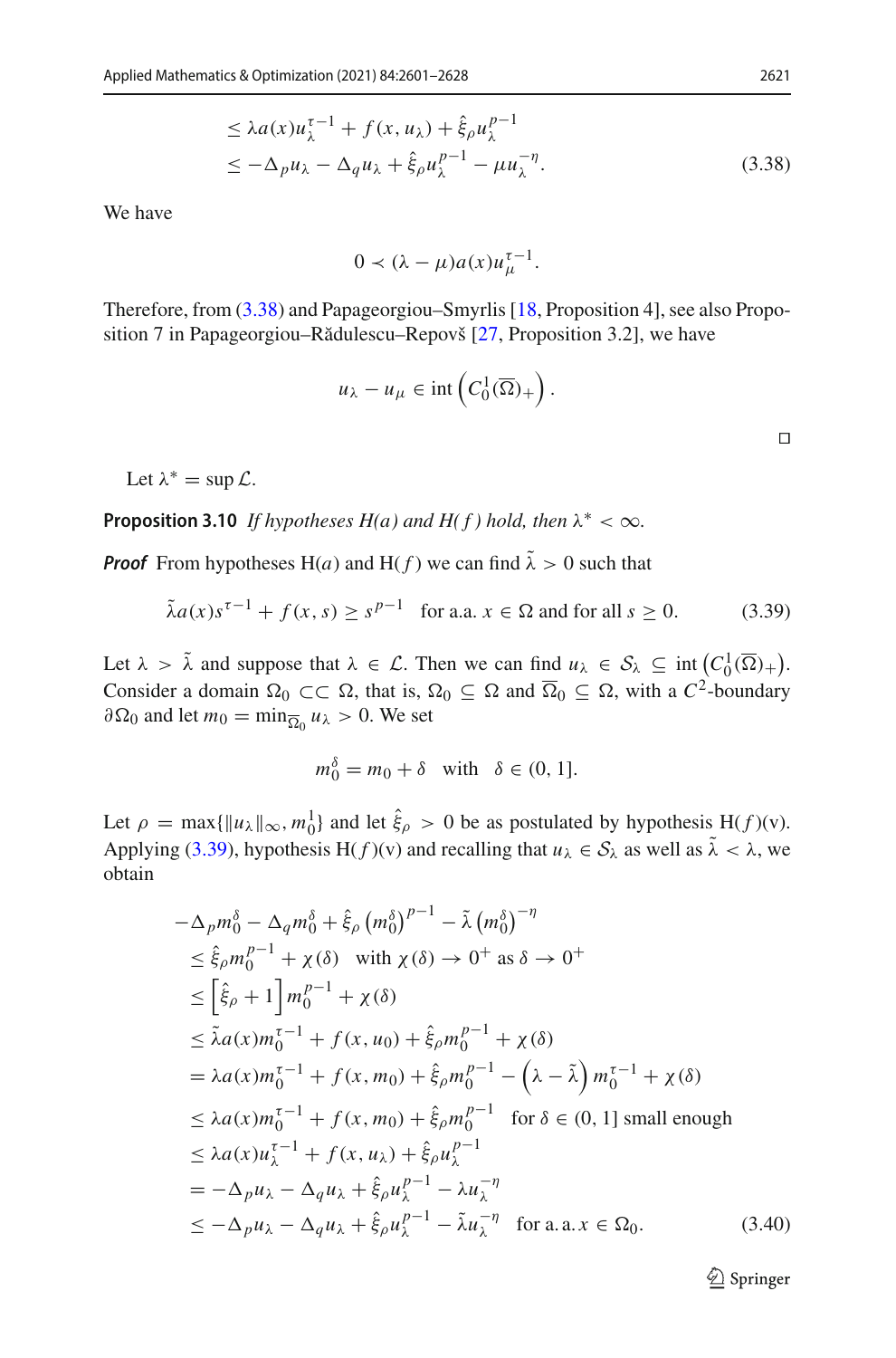From  $(3.40)$  and Papageorgiou–Rădulescu–Repovš  $[27,$  Proposition 6 $]$  we know that

$$
u_{\lambda} - m_0^{\delta} \in D_+
$$
 for  $\delta \in (0, 1]$  small enough,

a contradiction. Therefore,  $\lambda^* \leq \tilde{\lambda} < \infty$ .

**Proposition 3.11** *If hypotheses H(a) and H(f) hold and if*  $\lambda \in (0, \lambda^*)$ *, then problem (P*λ*) has at least two positive solutions*

$$
u_0, \hat{u} \in \text{int}\left(C_0^1(\overline{\Omega})_+\right) \text{ with } u_0 \leq \hat{u} \text{ and } u_0 \neq \hat{u}.
$$

*Proof* Let  $\vartheta \in (\lambda, \lambda^*)$ . According to Proposition [3.9](#page-19-1) we can find  $u_{\vartheta} \in S_{\vartheta} \subseteq$  $\text{int}\left(C_0^1(\overline{\Omega})_+\right)$  and  $u_0 \in \mathcal{S}_\lambda \subseteq \text{int}\left(C_0^1(\overline{\Omega})_+\right)$  such that

$$
u_{\vartheta}-u_0\in\mathrm{int}\left(C_0^1(\overline{\Omega})_+\right).
$$

Recall that  $\tilde{u}_{\lambda} \le u_0$ , see Proposition [3.4.](#page-14-3) Hence  $u_0^{-\eta} \in L^s(\Omega)$  for all  $s > N$ , see [\(3.1\)](#page-8-0). We introduce the Carathéodory function  $i_{\lambda} : \Omega \times \mathbb{R} \to \mathbb{R}$  defined by

$$
i_{\lambda}(x,s) = \begin{cases} \lambda \left[ u_0(x)^{-\eta} + a(x)u_0(x)^{\tau-1} \right] + f(x,u_0(x)) & \text{if } s \le u_0(x), \\ \lambda \left[ s^{-\eta} + a(x)s^{\tau-1} \right] + f(x,s) & \text{if } u_0(x) < s. \end{cases} \tag{3.41}
$$

We set  $I_\lambda(x, s) = \int_0^s i_\lambda(x, t) dt$  and consider the  $C^1$ -functional  $w_\lambda : W_0^{1, p}(\Omega) \to \mathbb{R}$ defined by

$$
w_{\lambda}(u) = \frac{1}{p} \|\nabla u\|_{p}^{p} + \frac{1}{q} \|\nabla u\|_{q}^{q} - \int_{\Omega} I_{\lambda}(x, u) dx \text{ for all } u \in W_{0}^{1, p}(\Omega).
$$

Using  $(3.41)$  and the nonlinear regularity theory along with the nonlinear maximum principle we can easily check that

<span id="page-21-1"></span>
$$
K_{w_{\lambda}} \subseteq [u_0) \cap \text{int}\left(C_0^1(\overline{\Omega})_+\right). \tag{3.42}
$$

Then, from  $(3.41)$  and  $(3.42)$  it follows that, without any loss of generality, we may assume

<span id="page-21-3"></span><span id="page-21-2"></span>
$$
K_{w_{\lambda}} \cap [u_0, u_{\vartheta}] = \{u_0\}.
$$
 (3.43)

Otherwise, on account of  $(3.41)$  and  $(3.42)$ , we see that we already have a second positive smooth solution of  $(P_\lambda)$  distinct and larger than  $u_0$ .

We introduce the following truncation of  $i_{\lambda}(x, \cdot)$ , namely,  $\hat{i}_{\lambda} : \Omega \times \mathbb{R} \to \mathbb{R}$  defined by

$$
\hat{i}_{\lambda}(x,s) = \begin{cases} i_{\lambda}(x,s) & \text{if } s \le u_{\vartheta}(x), \\ i_{\lambda}(x,u_{\vartheta}(x)) & \text{if } u_{\vartheta}(x) < s, \end{cases} \tag{3.44}
$$

<span id="page-21-0"></span>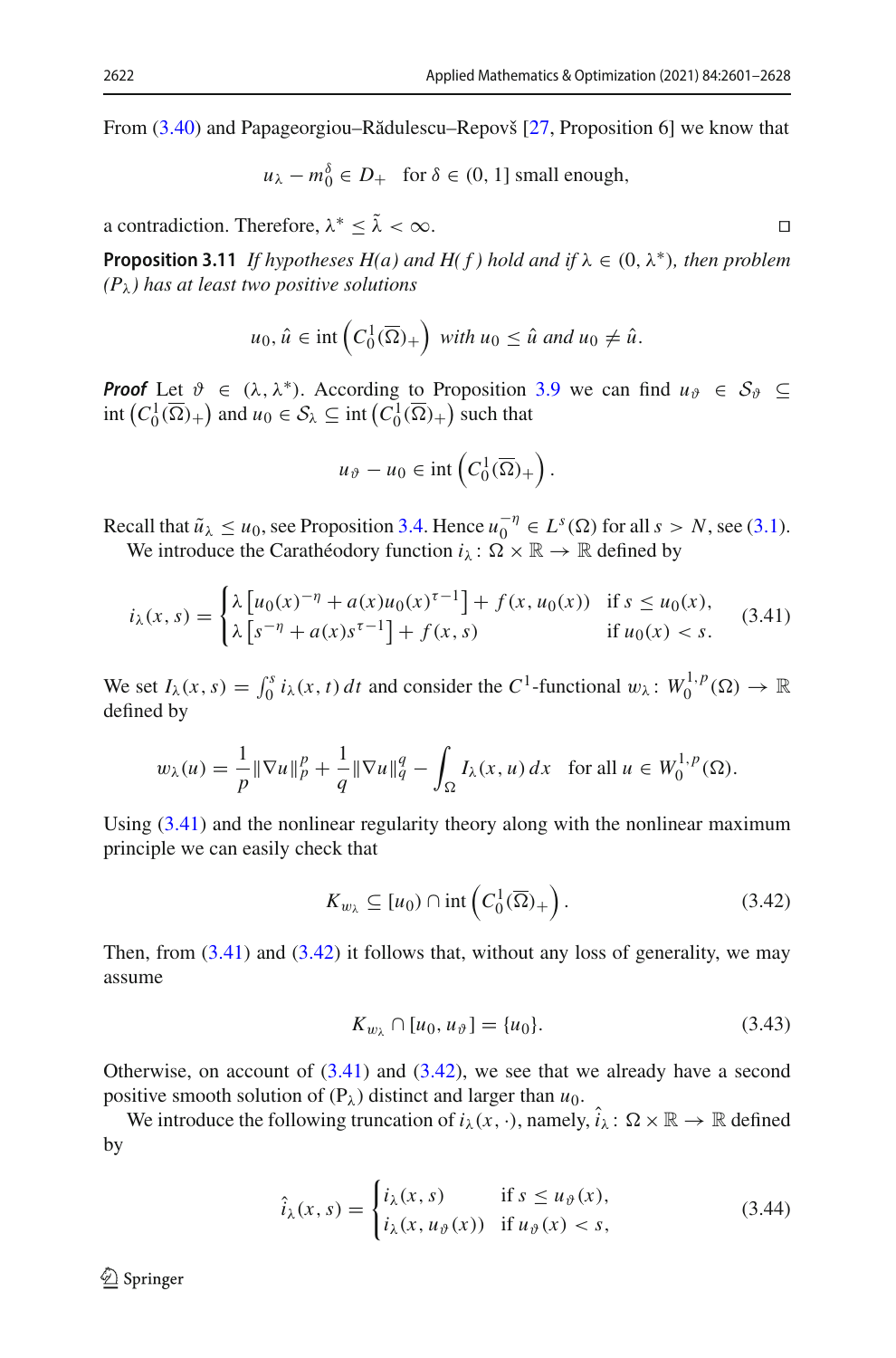which is a Carathéodory function. We set  $\hat{I}_{\lambda}(x, s) = \int_0^s \hat{i}_{\lambda}(x, t) dt$  and consider the *C*<sup>1</sup>-functional  $\hat{w}_{\lambda}$ :  $W_0^{1,p}(\Omega) \to \mathbb{R}$  defined by

$$
\hat{w}_{\lambda}(u) = \frac{1}{p} \|\nabla u\|_{p}^{p} + \frac{1}{q} \|\nabla u\|_{q}^{q} - \int_{\Omega} \hat{I}_{\lambda}(x, u) dx \text{ for all } u \in W_{0}^{1, p}(\Omega).
$$

From [\(3.41\)](#page-21-0) and [\(3.44\)](#page-21-2) it is clear that  $\hat{w}_{\lambda}$  is coercive and due to the Sobolev embedding theorem we know that  $\hat{w}_{\lambda}$  is also sequentially weakly lower semicontinuous. Hence, we find  $\hat{u}_0 \in W_0^{1,p}(\Omega)$  such that

$$
\hat{w}_{\lambda}(\hat{u}_0) = \min\left[\hat{w}_{\lambda}(u) : u \in W_0^{1,p}(\Omega)\right].
$$
\n(3.45)

It is easy to see, using  $(3.44)$ , that

<span id="page-22-2"></span><span id="page-22-1"></span><span id="page-22-0"></span>
$$
K_{\hat{w}_{\lambda}} \subseteq [u_0, u_{\vartheta}] \cap \text{int}\left(C_0^1(\overline{\Omega})_+\right) \tag{3.46}
$$

and

$$
\hat{w}_{\lambda}|_{[0,u_{\vartheta}]} = w_{\lambda}|_{[0,u_{\vartheta}]}, \quad \hat{w}'_{\lambda}|_{[0,u_{\vartheta}]} = w'_{\lambda}|_{[0,u_{\vartheta}]}.
$$
\n(3.47)

From [\(3.45\)](#page-22-0) we have  $\hat{u}_0 \in K_{\hat{w}'_\lambda}$  which by [\(3.43\)](#page-21-3), [\(3.46\)](#page-22-1) and [\(3.47\)](#page-22-2) implies that  $\hat{u}_0 = u_0$ .

Recall that  $u_{\vartheta} - u_0 \in \text{int} \left( C_0^1(\overline{\Omega})_+ \right)$ . So, on account of [\(3.47\)](#page-22-2), we have that  $u_0$  is a local  $C_0^1(\overline{\Omega})$ -minimizer of  $w_\lambda$  and then  $u_0$  is also a local  $W_0^{1,p}(\Omega)$ -minimizer of  $w_\lambda$ , see, for example Gasiński–Papageorgiou [\[7\]](#page-26-11).

We may assume that  $K_{w_{\lambda}}$  is finite, otherwise, we see from [\(3.42\)](#page-21-1) that we already have an infinite number of positive smooth solutions of  $(P_\lambda)$  larger than  $u_0$  and so we are done. From Papageorgiou–Rădulescu–Repovš [\[24,](#page-27-12) Theorem 5.7.6, p. 449] we find  $\rho \in (0, 1)$  small enough such that

$$
w_{\lambda}(u_0) < \inf \left[ w_{\lambda}(u) : \|u - u_0\| = \rho \right] = m_{\lambda}.\tag{3.48}
$$

If  $u \in \text{int}(C_0^1(\overline{\Omega})_+)$ , then by hypothesis  $H(f)(ii)$  we have

<span id="page-22-4"></span><span id="page-22-3"></span>
$$
w_{\lambda}(tu) \to -\infty \quad \text{as } t \to +\infty. \tag{3.49}
$$

Moreover, reasoning as in the proof of Proposition [3.1,](#page-8-3) we show that

<span id="page-22-6"></span><span id="page-22-5"></span>
$$
w_{\lambda} \text{ satisfies the C-condition, } (3.50)
$$

see also  $(3.41)$ . Then,  $(3.48)$ ,  $(3.49)$  and  $(3.50)$  permit the use of the mountain pass theorem. So we can find  $\hat{u} \in W_0^{1,p}(\Omega)$  such that

$$
\hat{u} \in K_{w_{\lambda}} \subseteq [u_0) \cap \mathrm{int}\left(C_0^1(\overline{\Omega})_+\right), \quad m_{\lambda} \le w_{\lambda}\left(\hat{u}\right). \tag{3.51}
$$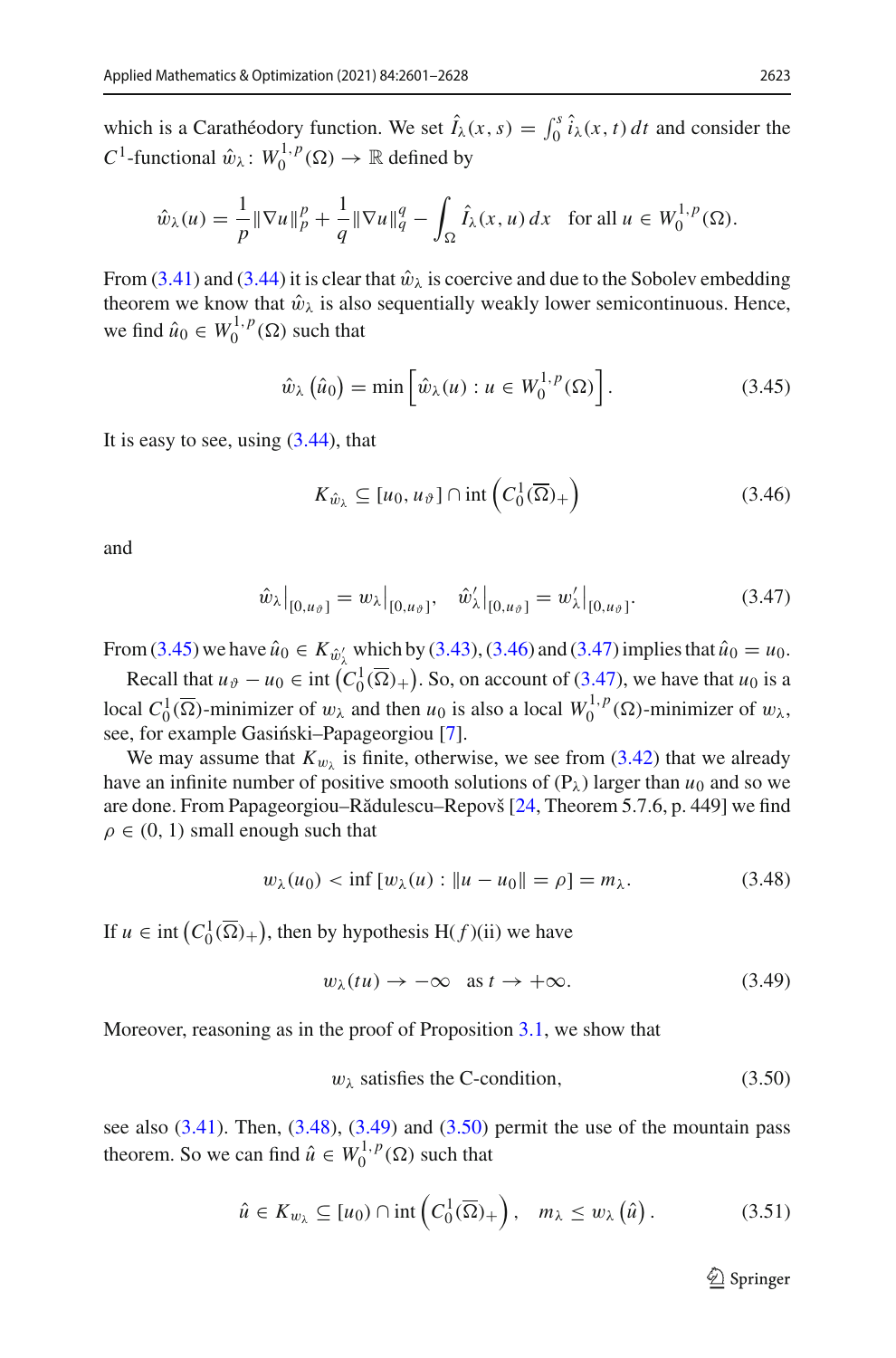$\Box$ 

From [\(3.51\)](#page-22-6), [\(3.48\)](#page-22-3) and [\(3.41\)](#page-21-0) it follows that

$$
\hat{u} \in \mathcal{S}_{\lambda}, \quad u_0 \leq \hat{u}, \quad u_0 \neq \hat{u}.
$$

*Remark* 3.12 If  $1 < q = 2 \le \lambda < p$ , then, using the tangency principle of Pucci-Serrin [\[29,](#page-27-11) p. 35] we can say that  $\hat{u} - u_0 \in \text{int} \left( C_0^1(\overline{\Omega})_+ \right)$ .

<span id="page-23-1"></span>**Proposition 3.13** *If hypotheses H(a) and H(f) hold, then*  $\lambda^* \in \mathcal{L}$ *.* 

*Proof* Let  $\lambda_n \nearrow \lambda^*$ . With  $\hat{u}_{n+1} \in S_{\lambda_{n+1}} \subseteq \text{int}\left(C_0^1(\overline{\Omega})_+\right)$  we introduce the following Carathéodory function (recall that  $\tilde{u}_{\lambda_1} \leq \tilde{u}_{\lambda_n} \leq u$  for all  $u \in S_{\lambda_n}$  and for all  $n \in \mathbb{N}$ , see Propositions [3.4](#page-14-3) and [3.7\)](#page-17-2)

$$
\tilde{t}_n(x, s) =
$$
\n
$$
\begin{cases}\n\lambda_n \left[ \tilde{u}_{\lambda_1}(x)^{-\eta} + a(x)\tilde{u}_{\lambda_1}(x)^{\tau-1} \right] + f(x, \tilde{u}_{\lambda_1}(x)) & \text{if } s < \tilde{u}_{\lambda_1}(x) \\
\lambda_n \left[ s^{-\eta} + a(x)s^{\tau-1} \right] + f(x, s) & \text{if } \tilde{u}_{\lambda_1}(x) \le s \le \hat{u}_{n+1}(x) \\
\lambda_n \left[ \hat{u}_{n+1}(x)^{-\eta} + a(x)\hat{u}_{n+1}(x)^{\tau-1} \right] + f(x, \hat{u}_{n+1}(x)) & \text{if } \hat{u}_{n+1}(x) < s.\n\end{cases}
$$

Let  $\tilde{T}_n(x,s) = \int_0^s \tilde{t}_n(x,t) dt$  and consider the  $C^1$ -functional  $\tilde{I}_n : W_0^{1,p}(\Omega) \to \mathbb{R}$ defined by

$$
\tilde{I}_n(u) = \frac{1}{p} \|\nabla u\|_p^p + \frac{1}{q} \|\nabla u\|_q^q - \int_{\Omega} \tilde{T}_n(x, u) \, dx \quad \text{for all } u \in W_0^{1, p}(\Omega).
$$

Applying the direct method of the calculus of variations, see the definition of the truncation  $\tilde{t}_n : \Omega \times \mathbb{R} \to \mathbb{R}$ , we can find  $u_n \in W_0^{1,p}(\Omega)$  such that

$$
\tilde{I}_n(u_n)=\min\left[\tilde{I}_n(u):u\in W_0^{1,p}(\Omega)\right].
$$

Hence,  $\tilde{I}'_n(u_n) = 0$  and so  $u_n \in [\tilde{u}_{\lambda_1}, \hat{u}_{n+1}] \cap \text{int}(C_0^1(\overline{\Omega})_+)$ , see the definition of  $\tilde{t}_n$ . Moreover,  $u_n \in S_{\lambda_n} \subseteq \text{int}\left(C_0^1(\overline{\Omega})+\right)$ . From Proposition [2.3](#page-6-2) we know that

<span id="page-23-0"></span>
$$
\tilde{I}_n(u_n)\leq \tilde{I}_n\left(\tilde{u}_{\lambda_1}\right)<0.
$$

Now we introduce the truncation function  $\hat{t}_n : \Omega \times \mathbb{R} \to \mathbb{R}$  defined by

$$
\hat{t}_n(x,s) = \begin{cases} \lambda_n \left[ \tilde{u}_{\lambda_1}(x)^{-\eta} + a(x)\tilde{u}_{\lambda_1}(x)^{\tau-1} \right] + f\left( x, \tilde{u}_{\lambda_1}(x) \right) & \text{if } s \le \tilde{u}_{\lambda_1}(x), \\ \lambda_n \left[ s^{-\eta} + a(x)s^{\tau-1} \right] + f(x,s) & \text{if } \tilde{u}_{\lambda_1}(x) < s. \end{cases} \tag{3.52}
$$

 $\textcircled{2}$  Springer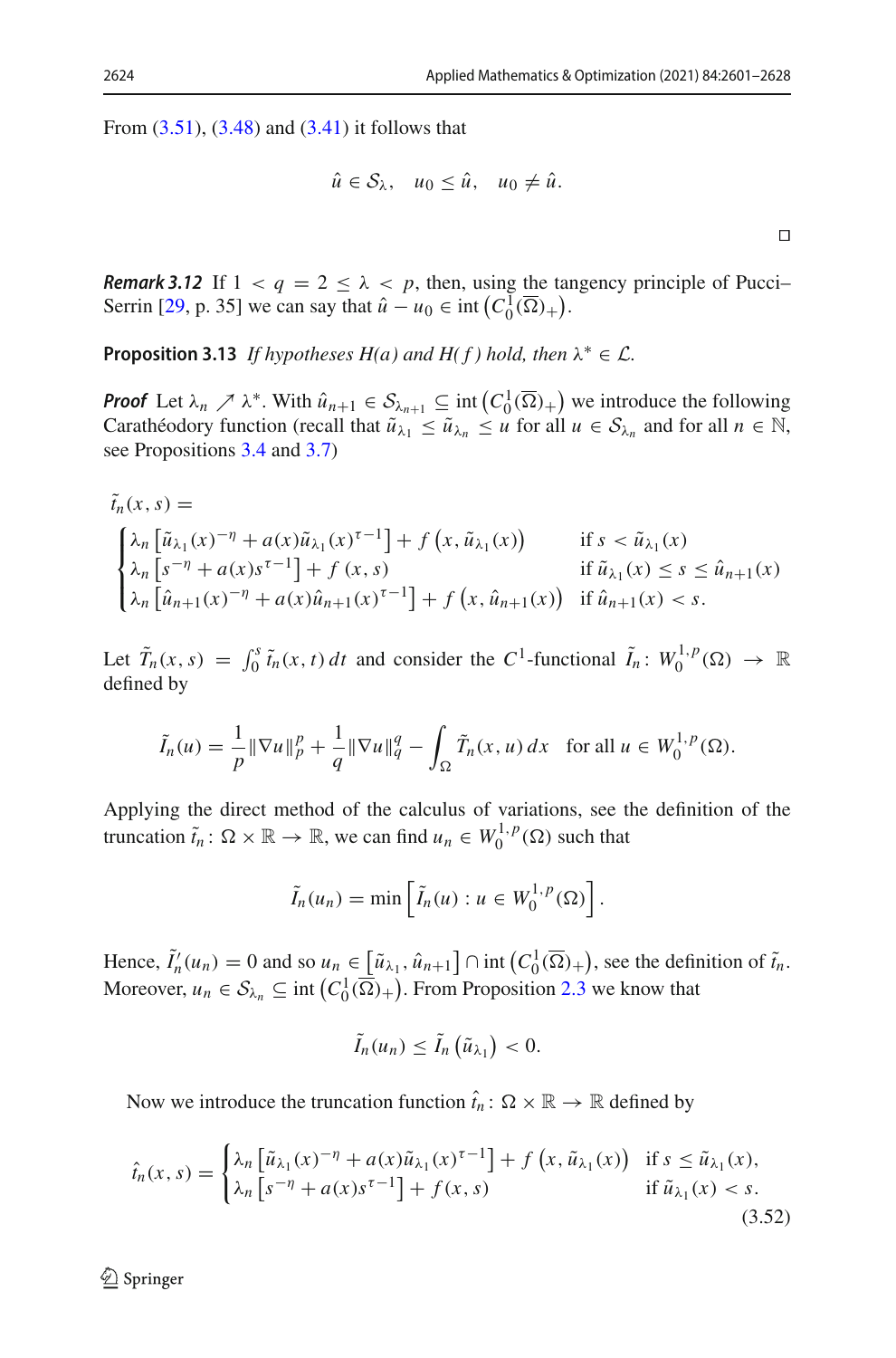We set  $\hat{T}_n(x, s) = \int_0^s \hat{t}_n(x, t) dt$  and consider the  $C^1$ -functional  $\hat{I}_n : W_0^{1, p}(\Omega) \to \mathbb{R}$ defined by

$$
\hat{I}_n(u) = \frac{1}{p} \|\nabla u\|_p^p + \frac{1}{q} \|\nabla u\|_q^q - \int_{\Omega} \hat{T}_n(x, u) \, dx \quad \text{for all } u \in W_0^{1, p}(\Omega).
$$

It is clear from the definition of the truncation  $\tilde{t}_n : \Omega \times \mathbb{R} \to \mathbb{R}$  and [\(3.52\)](#page-23-0) that

$$
\hat{I}_n|_{[0,\hat{u}_{n+1}]} = \tilde{I}_n|_{[0,\hat{u}_{n+1}]} \text{ and } \hat{I}'_n|_{[0,\hat{u}_{n+1}]} = \tilde{I}'_n|_{[0,\hat{u}_{n+1}]}.
$$

Then from the first part of the proof, we see that we can find a sequence  $u_n \in S_{\lambda_n} \subseteq$  $\text{int}\left(C_0^1(\overline{\Omega})_+\right), n \in \mathbb{N}$ , such that

<span id="page-24-1"></span><span id="page-24-0"></span>
$$
\hat{I}_n(u_n) < 0 \quad \text{for all } n \in \mathbb{N}.\tag{3.53}
$$

Moreover we have

$$
\langle \hat{I}'_n(u_n), h \rangle = 0 \quad \text{for all } h \in W_0^{1,p}(\Omega) \text{ and for all } n \in \mathbb{N}.
$$
 (3.54)

From  $(3.53)$  and  $(3.54)$ , reasoning as in the proof of Proposition [3.1,](#page-8-3) we show that

$$
{u_n}_{n\geq 1} \subseteq W_0^{1,p}(\Omega)
$$
 is bounded.

So we may assume that

$$
u_n \stackrel{w}{\rightarrow} u^*
$$
 in  $W_0^{1,p}(\Omega)$  and  $u_n \rightarrow u^*$  in  $L^r(\Omega)$ .

As before, see the proof of Proposition [3.1,](#page-8-3) using Proposition [2.1](#page-4-0) we show that

$$
u_n \to u^* \text{ in } W_0^{1,p}(\Omega).
$$

Then  $u^* \in S_{\lambda^*} \subseteq \text{int}(C_0^1(\overline{\Omega})_+)$ , recall that  $\tilde{u}_{\lambda_1} \leq u_n$  for all  $n \in \mathbb{N}$ . This shows that  $\lambda^* \in \mathcal{L}$ .

According to Proposition [3.13](#page-23-1) we have

$$
\mathcal{L}=(0,\lambda^*].
$$

The set  $S_\lambda$  is downward directed, see Papageorgiou–Rădulescu–Repovš [\[27,](#page-27-15) Proposition 18] that is, if  $u, \hat{u} \in S_\lambda$ , we can find  $\tilde{u} \in S_\lambda$  such that  $\tilde{u} \le u$  and  $\tilde{u} \le \hat{u}$ . Using this fact we can show that, for every  $\lambda \in \mathcal{L}$ , problem  $(P_{\lambda})$  has a smallest positive solution.

<span id="page-24-2"></span>**Proposition 3.14** *If hypotheses H(a) and H(f) hold and if*  $\lambda \in \mathcal{L} = (0, \lambda^*)$ *, then problem*  $(P_{\lambda})$  *has a smallest positive solution*  $u_{\lambda}^{*} \in \text{int} (C_0^1(\overline{\Omega})_+).$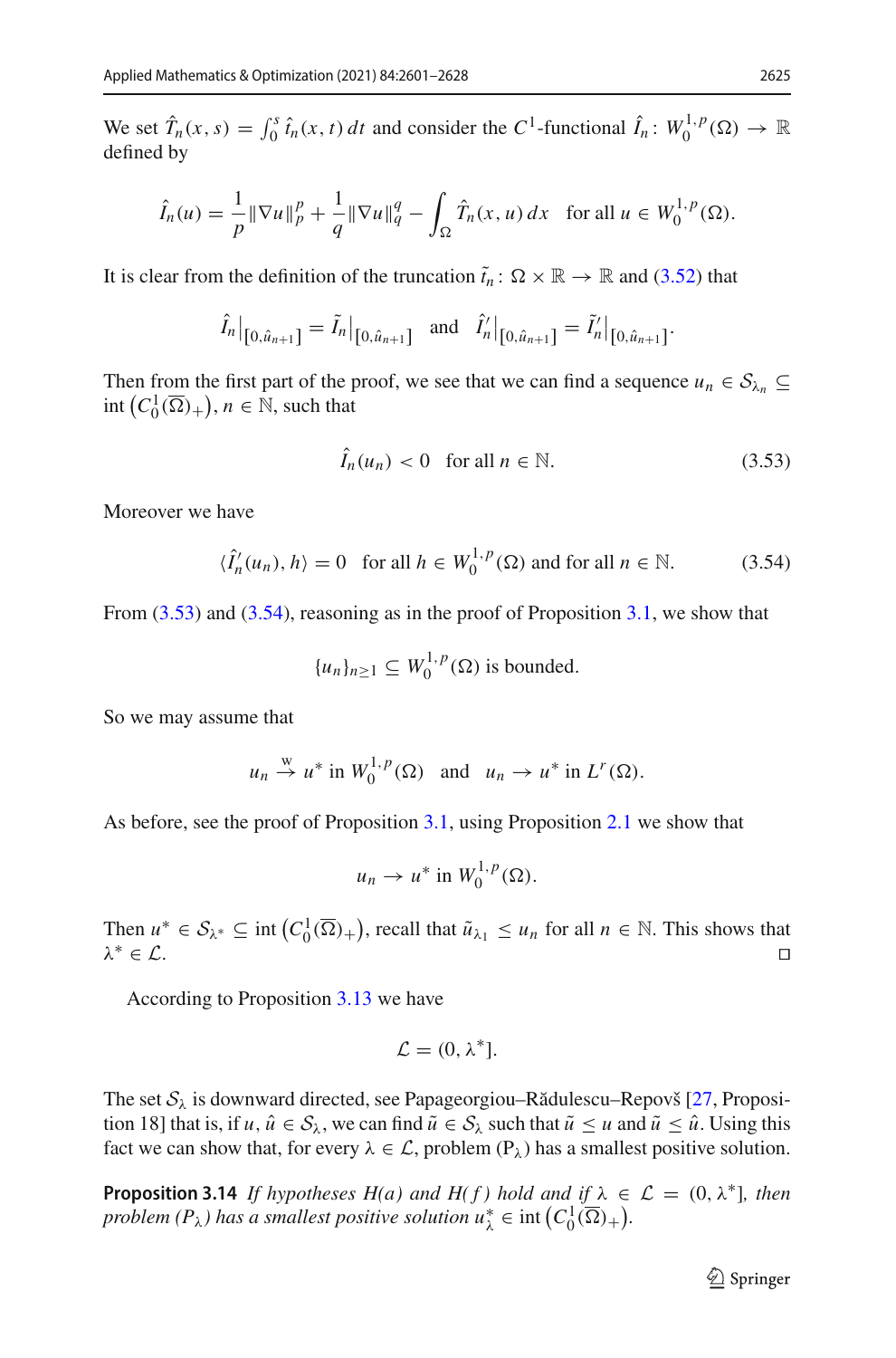*Proof* Applying Lemma 3.10 of Hu–Papageorgiou [\[12,](#page-26-12) p. 178] we can find a decreasing sequence  $\{u_n\}_{n>1} \subseteq S_\lambda$  such that

$$
\inf_{n\geq 1}u_n=\inf\mathcal{S}_{\lambda}.
$$

It is clear that  $\{u_n\}_{n\geq 1} \subseteq W_0^{1,p}(\Omega)$  is bounded. Then, applying Proposition [2.1,](#page-4-0) we obtain

$$
u_n \to u_\lambda^* \text{ in } W_0^{1,p}(\Omega).
$$

Since  $\tilde{u}_{\lambda} \leq u_n$  for all  $n \in \mathbb{N}$  it holds  $u_{\lambda}^* \in S_{\lambda}$  and  $u_{\lambda}^* = \inf S_{\lambda}$ .

We examine the map  $\lambda \to u_{\lambda}^*$  from  $\mathcal{L}$  into  $C_0^1(\overline{\Omega})$ .

**Proposition 3.15** *If hypotheses H(a) and H(f) hold, then the map*  $\lambda \to u_{\lambda}^*$  *from*  $\mathcal{L}$ *into*  $C_0^1(\overline{\Omega})$  *is* 

*(a) strictly increasing, that is,*  $0 < \mu < \lambda \leq \lambda^*$  *implies*  $u_{\lambda}^* - u_{\mu}^* \in \text{int}\left(C_0^1(\overline{\Omega})_+\right);$ *(b) left continuous.*

*Proof* (a) Let  $0 < \mu < \lambda \leq \lambda^*$  and let  $u_{\lambda}^* \in \text{int}\left(C_0^1(\overline{\Omega})_+\right)$  be the minimal positive solution of problem  $(P_{\lambda})$ , see Proposition [3.14.](#page-24-2) According to Proposition [3.9](#page-19-1) we can find  $u_{\mu} \in S_{\mu} \subseteq \text{int}\left(C_0^1(\overline{\Omega})_+\right)$  such that  $u_{\lambda}^* - u_{\mu}^* \in \text{int}\left(C_0^1(\overline{\Omega})_+\right)$ . Since  $u_{\mu}^* \leq u_{\mu}$ we have  $u_{\lambda}^* - u_{\mu}^* \in \text{int}(C_0^1(\overline{\Omega})_+)$  and so, we have proved that  $\lambda \to u_{\lambda}^*$  is strictly increasing.

(b) Let  $\{\lambda_n\}_{n\geq 1} \subseteq \mathcal{L} = (0, \lambda^*)$  be such that  $\lambda_n \nearrow \lambda$  as  $n \to \infty$ . We have

$$
\tilde{u}_{\lambda_1} \le u_{\lambda_1}^* \le u_{\lambda_n}^* \le u_{\lambda^*}^* \quad \text{for all } n \in \mathbb{N}.
$$

Thus,

$$
\{u_{\lambda_n}^*\}_{n\geq 1} \subseteq W_0^{1,p}(\Omega)
$$
 is bounded

and so

$$
{u^*_{\lambda_n}}_{n \geq 1} \subseteq L^{\infty}(\Omega)
$$
 is bounded,

see Guedda–Véron [\[10](#page-26-13), Proposition 1.3]. Therefore, we can find  $\beta \in (0, 1)$  and  $c_{19} > 0$ such that

$$
u^*_{\lambda_n} \in C_0^{1,\beta}(\overline{\Omega})
$$
 and  $||u^*_{\lambda_n}||_{C_0^{1,\beta}(\overline{\Omega})} \le c_{19}$  for all  $n \in \mathbb{N}$ ,

see Lieberman [\[15](#page-27-10)]. The compact embedding of  $C_0^{1,\beta}(\overline{\Omega})$  into  $C_0^1(\overline{\Omega})$  and the monotonicity of  $\{u_{\lambda_n}^*\}_{n\geq 1}$ , see part (a), imply that

<span id="page-25-0"></span>
$$
u_{\lambda_n}^* \to \hat{u}_{\lambda}^* \quad \text{in } C_0^1(\overline{\Omega}). \tag{3.55}
$$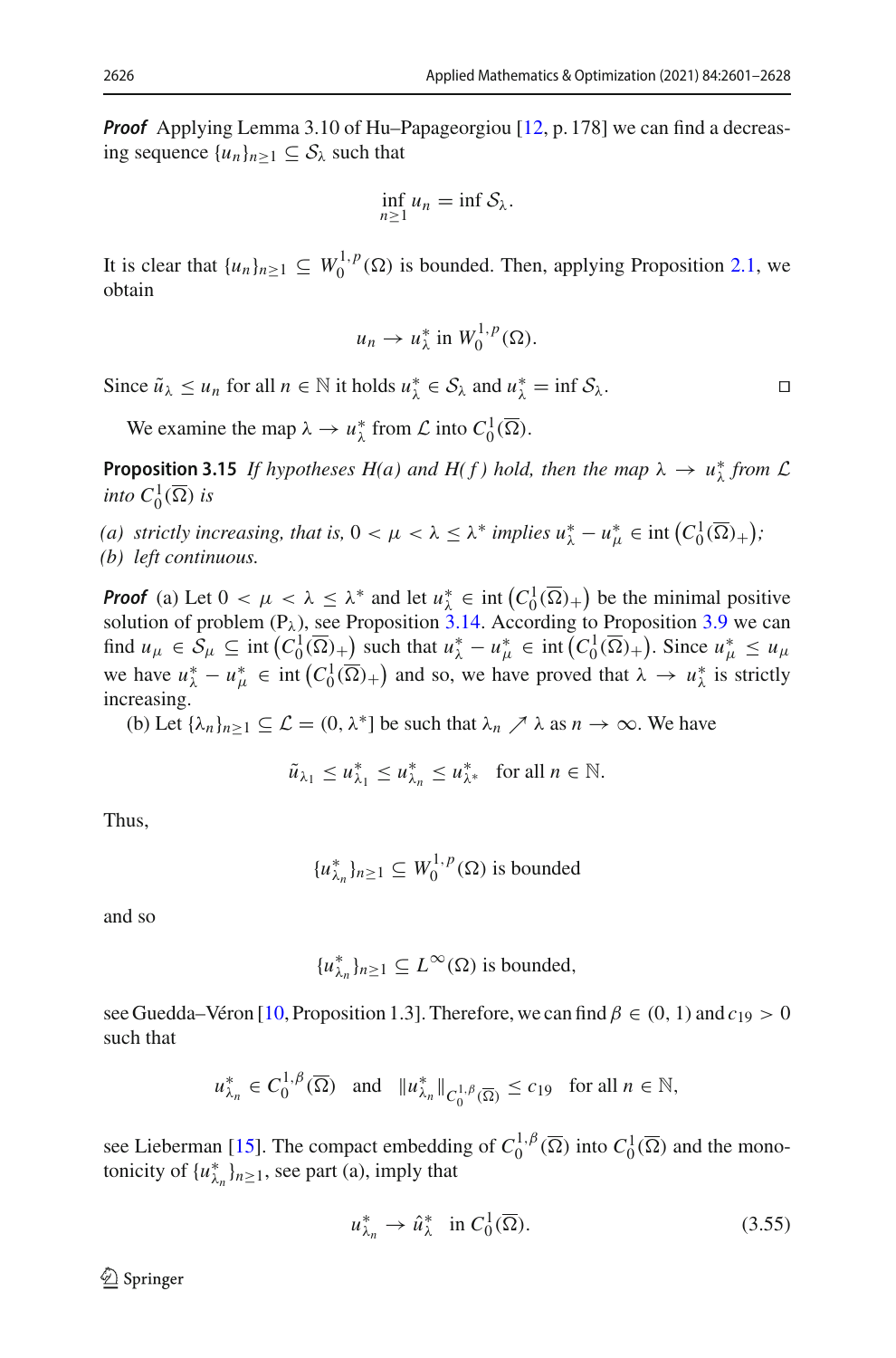If  $\hat{u}^*_{\lambda} \neq u^*_{\lambda}$ , then there exists  $x_0 \in \Omega$  such that

 $u^*_{\lambda}(x_0) < \hat{u}^*_{\lambda}(x_0)$  for all  $n \in \mathbb{N}$ .

From [\(3.55\)](#page-25-0) we then conclude that

 $u^*_{\lambda}(x_0) < \hat{u}^*_{\lambda_n}(x_0)$  for all  $n \in \mathbb{N}$ ,

which contradicts part (a). Therefore,  $\hat{u}^*_{\lambda} = u^*_{\lambda}$  and so we have proved the left continuity of  $\lambda \rightarrow u_{\lambda}^*$ .  $\lambda$ .

**Funding** Open Access funding provided by Projekt DEAL.

**Open Access** This article is licensed under a Creative Commons Attribution 4.0 International License, which permits use, sharing, adaptation, distribution and reproduction in any medium or format, as long as you give appropriate credit to the original author(s) and the source, provide a link to the Creative Commons licence, and indicate if changes were made. The images or other third party material in this article are included in the article's Creative Commons licence, unless indicated otherwise in a credit line to the material. If material is not included in the article's Creative Commons licence and your intended use is not permitted by statutory regulation or exceeds the permitted use, you will need to obtain permission directly from the copyright holder. To view a copy of this licence, visit [http://creativecommons.org/licenses/by/4.0/.](http://creativecommons.org/licenses/by/4.0/)

# **References**

- <span id="page-26-0"></span>1. Ambrosetti, A., Brezis, H., Cerami, G.: Combined effects of concave and convex nonlinearities in some elliptic problems. J. Funct. Anal. **122**(2), 519–543 (1994)
- <span id="page-26-4"></span>2. Benci, V., D'Avenia, P., Fortunato, D., Pisani, L.: Solitons in several space dimensions: Derrick's problem and infinitely many solutions. Arch. Ration. Mech. Anal. **154**(4), 297–324 (2000)
- <span id="page-26-5"></span>3. Cherfils, L., Il'yasov, Y.: On the stationary solutions of generalized reaction diffusion equations with p&q-Laplacian. Commun. Pure Appl. Anal. **4**(1), 9–22 (2005)
- <span id="page-26-7"></span>4. Díaz, J.I., Saá, J.E.: Existence et unicité de solutions positives pour certaines équations elliptiques quasilinéaires. C. R. Acad. Sci. Paris Sér. I Math. **305**(12), 521–524 (1987)
- <span id="page-26-1"></span>5. García Azorero, J.P., Peral Alonso, I., Manfredi, J.: Sobolev versus Hölder local minimizers and global multiplicity for some quasilinear elliptic equations. Commun. Contemp. Math. **2**(3), 385–404 (2000)
- <span id="page-26-9"></span>6. Gasiński, L., Papageorgiou, N.S.: Nonlinear Analysis. Chapman & Hall, Boca Raton (2006)
- <span id="page-26-11"></span>7. Gasiński, L., Papageorgiou, N.S.: Multiple solutions for nonlinear coercive problems with a nonhomogeneous differential operator and a nonsmooth potential. Set-Valued Var. Anal. **20**(3), 417–443 (2012)
- <span id="page-26-6"></span>8. Gasiński, L., Papageorgiou, N.S.: Exercises in Analysis. Part 2: Nonlinear Analysis. Springer, Heidelberg (2016)
- <span id="page-26-10"></span>9. Gasiński, L., Papageorgiou, N.S.: Positive solutions for the Robin *p*-Laplacian problem with competing nonlinearities. Adv. Calc. Var. **12**(1), 31–56 (2019)
- <span id="page-26-13"></span>10. Guedda, M., Véron, L.: Quasilinear elliptic equations involving critical Sobolev exponents. Nonlinear Anal. **13**(8), 879–902 (1989)
- <span id="page-26-2"></span>11. Guo, Z., Zhang, Z.:  $W^{1,p}$  versus  $C^1$  local minimizers and multiplicity results for quasilinear elliptic equations. J. Math. Anal. Appl. **286**(1), 32–50 (2003)
- <span id="page-26-12"></span>12. Hu, S., Papageorgiou, N.S.: Handbook of Multivalued Analysis, vol. I. Kluwer Academic Publishers, Dordrecht (1997)
- <span id="page-26-8"></span>13. Lazer, A.C., McKenna, P.J.: On a singular nonlinear elliptic boundary-value problem. Proc. Am. Math. Soc. **111**(3), 721–730 (1991)
- <span id="page-26-3"></span>14. Leonardi, S., Papageorgiou, N.S.: Positive solutions for nonlinear Robin problems with indefinite potential and competing nonlinearities. Positivity **24**(2), 339–367 (2020)